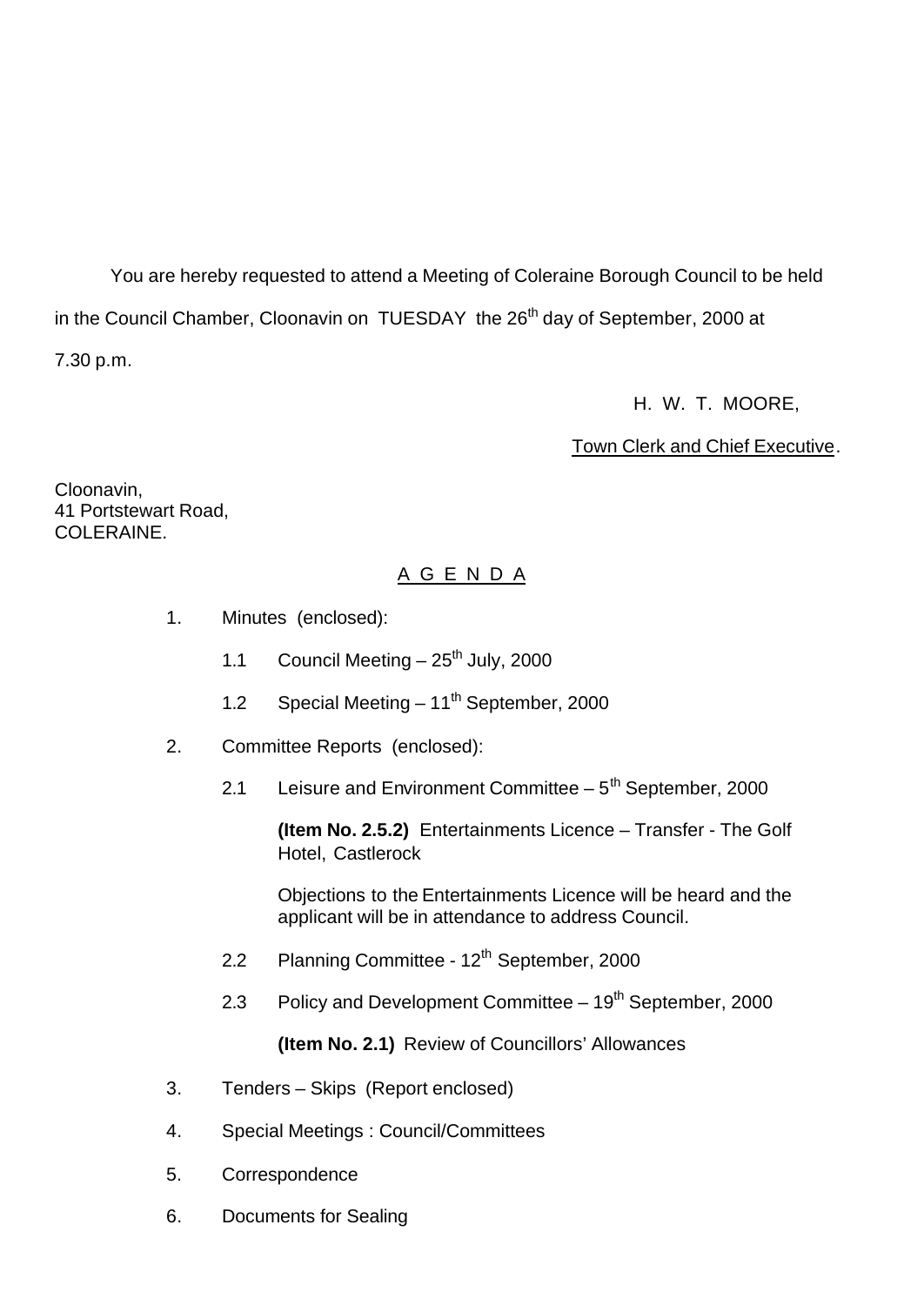# **Enclosed for Information:**

- (1) Minutes of the Meeting of the Northern Health and Social Services Council of  $\frac{1}{2}$  7<sup>th</sup> June, 2000
- (2) Northern Ireland Housing Executive New Letting Scheme
- (3) Local Policing Information
- (4) Council Directory 2000/2001

To: Each Member of Council. 22<sup>nd</sup> September, 2000.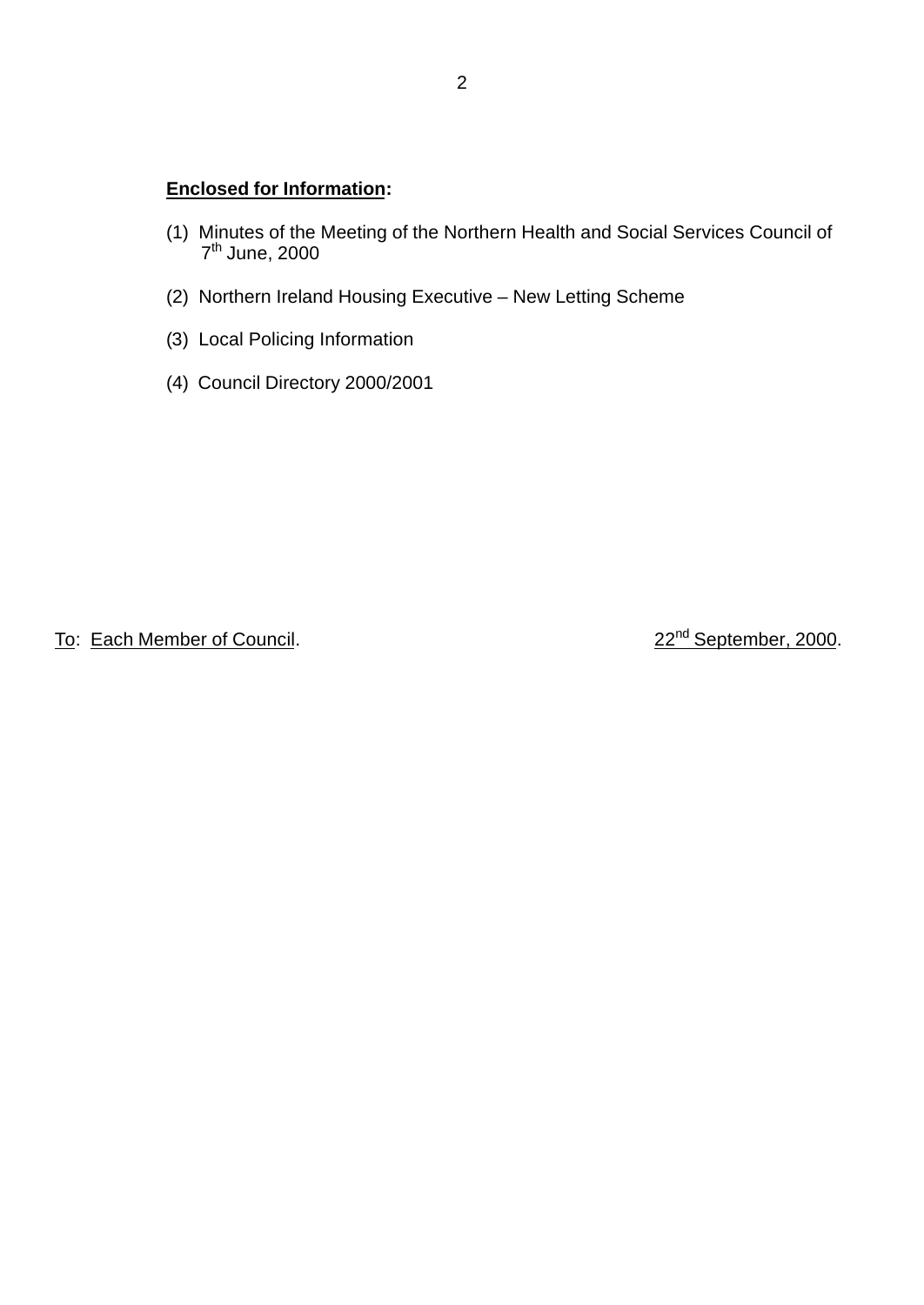# **COLERAINE BOROUGH COUNCIL**

Minutes of proceedings of Coleraine Borough Council held in the Council Chamber, Cloonavin on Tuesday,  $25<sup>th</sup>$  July, 2000 at  $7.30$  p.m.

**Convened:** As per Notice attached

The Mayor, Councillor E. A. Johnston (Mrs.), in the Chair

The Deputy Mayor, Councillor B. E. Dempsey (Mrs.)

## **Aldermen**

C. S. Alexander (Ms.) W. J. McClure W. H. King W. J. Watt

# **Councillors**

| D. D. Barbour           | N. F. Hillis     |
|-------------------------|------------------|
| E. T. Black (Mrs.)      | G. L. McLaughlin |
| R. S. Bolton            | R. A. McPherson  |
| J. M. Bradley           | W. Mathews       |
| (Items $3.1.1 - 16.0$ ) | E. O'Hara        |
| O. M. Church (Mrs.)     | R. D. Stewart    |
| W. T. Creelman          |                  |
|                         |                  |

**Officers in**

Attendance: Town Clerk and Chief Executive, Director of Leisure Services, Director of Technical Services, Director of Environmental Health, Director of Corporate Services and Administrative Assistant

**Apologies:** Alderman Mrs. Armitage, Councillors Dallat, McClarty and Mullan

## **1.0 WELCOME**

The Mayor welcomed those present in the public gallery to the meeting.

## **2.0 MINUTES**

The Minutes of the Council Meeting of  $27<sup>th</sup>$  June, 2000 were confirmed and signed.

## **3.0 COMMITTEE REPORTS**

| 3.1 | Leisure and Environment | The Chairman, Councillor O'Hara, moved the  |
|-----|-------------------------|---------------------------------------------|
|     | Committee               | adoption of the Leisure and Environment     |
|     |                         | Committee Report; this was duly seconded by |
|     |                         | Councillor Mrs. Black.                      |

Matters arising:

3.1.1 Arcadia Improvement Following a full discussion on this topic it was Scheme – Portrush proposed by Councillor Hillis and seconded by Councillor Stewart: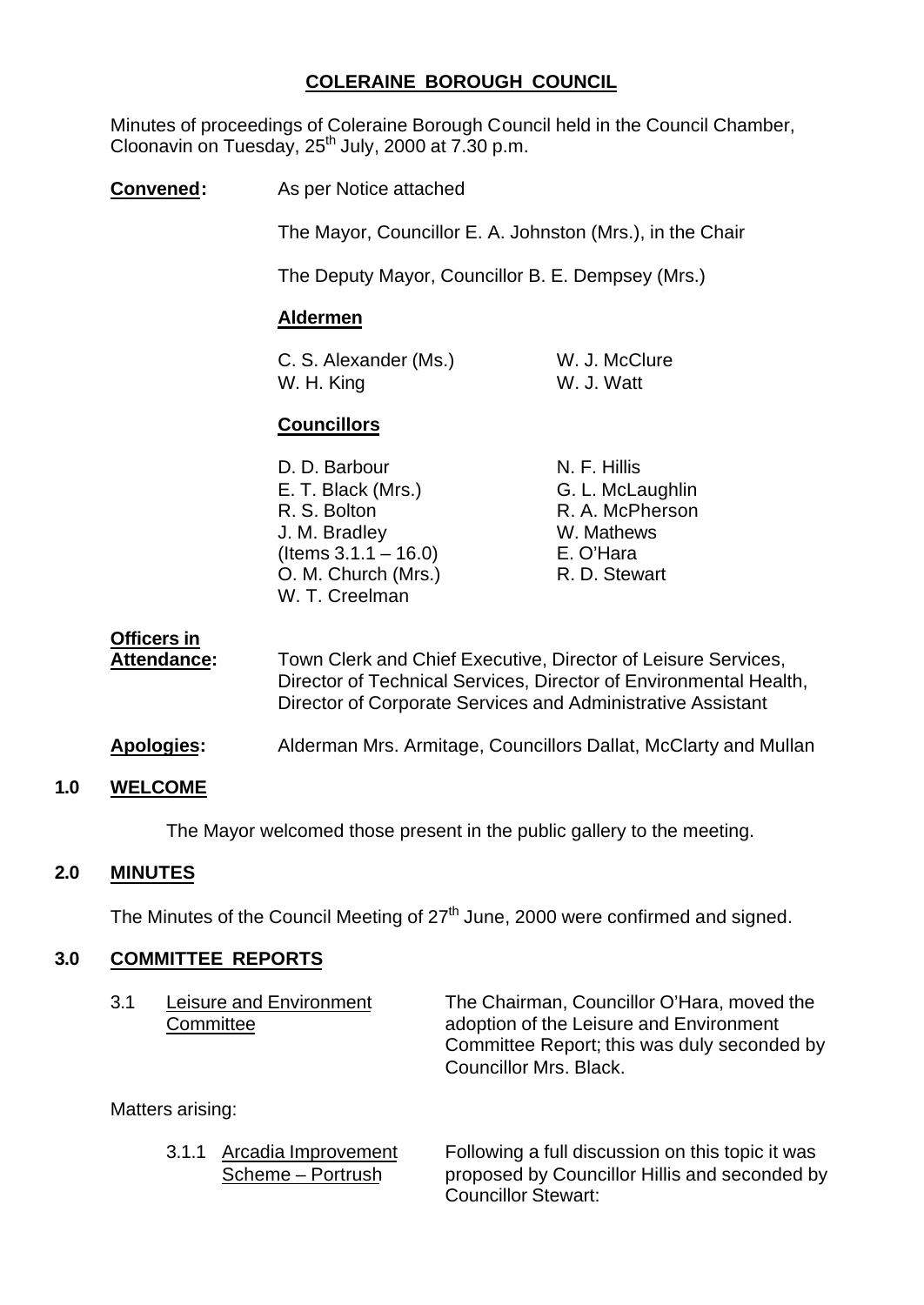That the proposed design of the new building at the Arcadia, Portrush be reconsidered at the September meeting of Committee.

On being put to the meeting, the proposal was carried by nine votes to two.

3.1.2 Entertainments The Director of Technical Services reported Licence (Renewal) - that one of the two objections received to the The Springhill Bar, renewal of the Entertainments Licence for Portrush The Springhill Bar, Portrush had been withdrawn.

> A letter had been received from John F. Hickey, Solicitor, on behalf of Mr. and Mrs. Anderson of Beulah Guesthouse, Portrush who were objecting to the renewal of the licence on the grounds of excessive noise emanating from the premises. The applicant, Mr. McLaughlin, addressed Council and elaborated on the measures taken to reduce noise emissions.

> Following discussion it was proposed by Councillor Stewart and seconded by Alderman Watt:

> > That the renewal of the Entertainments Licence be granted for a six month period to facilitate monitoring of the premises to assess the effectiveness of remedial measures taken to satisfy the inaudibility clause as contained in the licence. If the remedial measures did not prove satisfactory then the fitting of an electronic noise limiter would be considered.

The Committee Report was, therefore, adopted subject to these amendments.

3.2 Planning Committee The Chairman, Councillor McLaughlin, moved the adoption of the Planning Committee Report; this was duly seconded by Councillor Bolton.

Matters arising:

Homes Ltd. – Land

3.2.1 Planning Appeals It was proposed by Alderman McClure, Commission – Younger seconded by Councillor McLaughlin and agreed:

between 1 Tullybeg That standing orders be suspended to Avenue and Holmlea, enable a spokesperson on behalf of a Castlerock Road, deputation of residents from Tullybeg Coleraine **Coleraine Avenue/Castlerock Road, Coleraine to** address the meeting.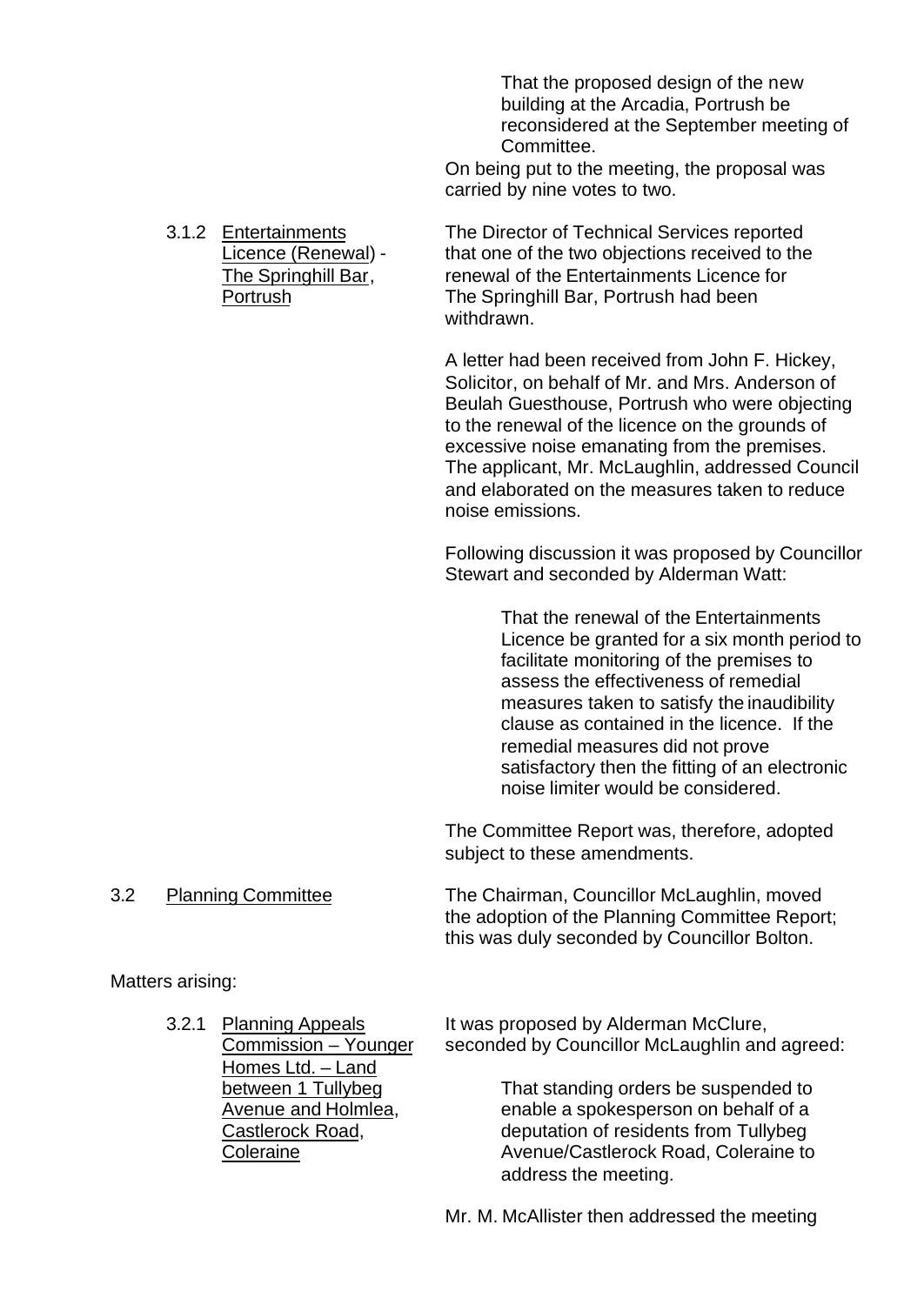and requested that Council on their behalf bring an Application for Judicial Review of the Planning Appeals Commission's decision to allow the appeal by Younger Homes Ltd.

The Town Clerk and Chief Executive read a letter received from Macaulay Wray, Solicitors, who advised that having discussed the Planning Commission's decision with Council's barrister that there were no grounds to submit a successful application for judicial review of this decision.

Following a full discussion it was proposed by Alderman McClure and seconded by Alderman Ms. Alexander:

> That Council bring an Application for Judicial Review of the Planning Appeals Commission's decision to allow the appeal by Younger Homes Ltd.

As an amendment it was proposed by Councillor Barbour and seconded by Councillor Mathews:

> That Council seek a second legal opinion regarding bringing an Application for Judicial Review of this decision.

On a request for a recorded vote the amendment was put to the meeting and the members voted thus:

- **For:** Alderman McClure Councillors Barbour, Bradley, Creelman, McLaughlin, Mathews, O'Hara and Stewart (8)
- **Against:** The Mayor and Deputy Mayor Aldermen King and Watt Councillors Mrs. Black, Bolton, Mrs. Church and McPherson (8)
- **Abstained:** Alderman Ms. Alexander and Councillor Hillis (2)

The amendment, therefore, failed to carry.

The proposal was then put to the meeting and on a request for a recorded vote the members voted thus:

**For:** Aldermen Ms. Alexander and **McClure**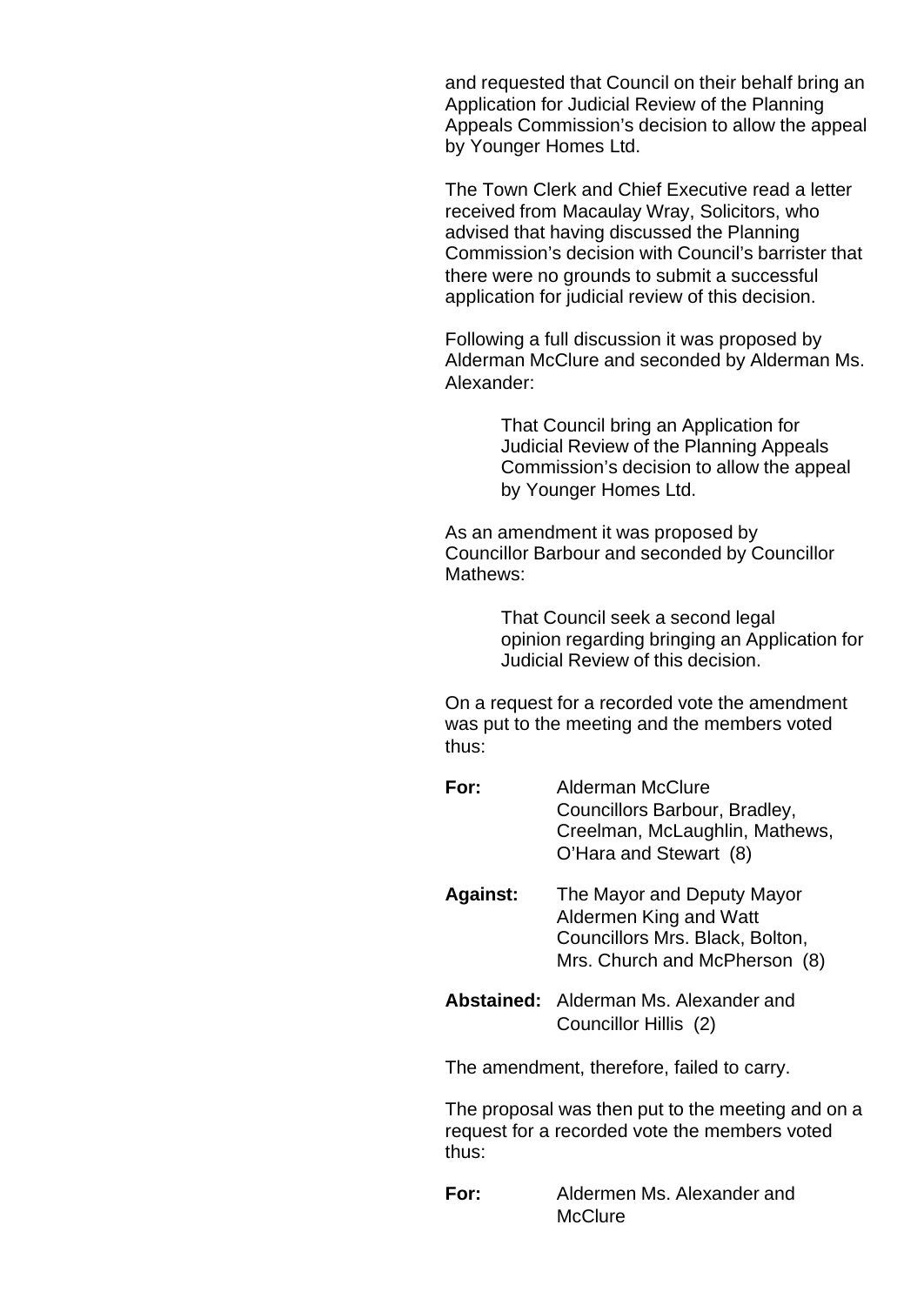Councillors Bradley, Creelman, Hillis and Stewart (6) **Against:** The Mayor and Deputy Mayor Aldermen King and Watt Councillors Barbour, Mrs. Black, Bolton, Mrs. Church, McLaughlin, McPherson, Mathews and O'Hara (12)

The proposal was, therefore, lost by twelve votes to six.

Council would, therefore, be taking no further action on this matter.

The Committee Report was, therefore, adopted.

3.3 Policy and Development The Chairman, Councillor Barbour, moved the Committee adoption of the Policy and Development Committee Report; this was duly seconded by Councillor McLaughlin and agreed.

3.4 Police Liaison Committee The Chairman, Councillor McPherson, moved the adoption of the Police Liaison Committee Report; this was duly seconded by Councillor Mrs. Church and agreed.

## **4.0 COLERAINE DISTRICT HOUSING PLAN 2000 - 2001**

The Mayor welcomed the following representatives from Northern Ireland Housing Executive:

Mr. P. McIntyre – Chief Executive Mr. F. O'Connor – North East Area Manager Miss N Diver – North East Area Planner Ms J. Baird – District Manager Mrs. Y. Montgomery – Information Officer

Mr. McIntyre commented on the Housing Executive's gross budget for 2000/2001 which had been set at £528 million. Although this figure was in keeping with the planning total announced previously, it represented a reduction in the Executive's Capital and Revenue programmes of £11.4 and £2.3 million respectively. The reduced funding would curtail the Executive's ability to maintain the multi-element improvement and revenue replacement activity at previous levels.

Mr. O'Connor expanded on the Coleraine and District Housing Plan 2000/2001 and the three key activity areas viz: improvement work, planned maintenance and private sector grants. Reference was made to the condition of properties in Killowen Street, Coleraine.

Ms Baird advised that a Housing Association had now acquired the properties in Killowen Street with a view to re-developing the site. It was also hoped in conjunction with the local community development group to provide a community facility at the former Spencer Row site.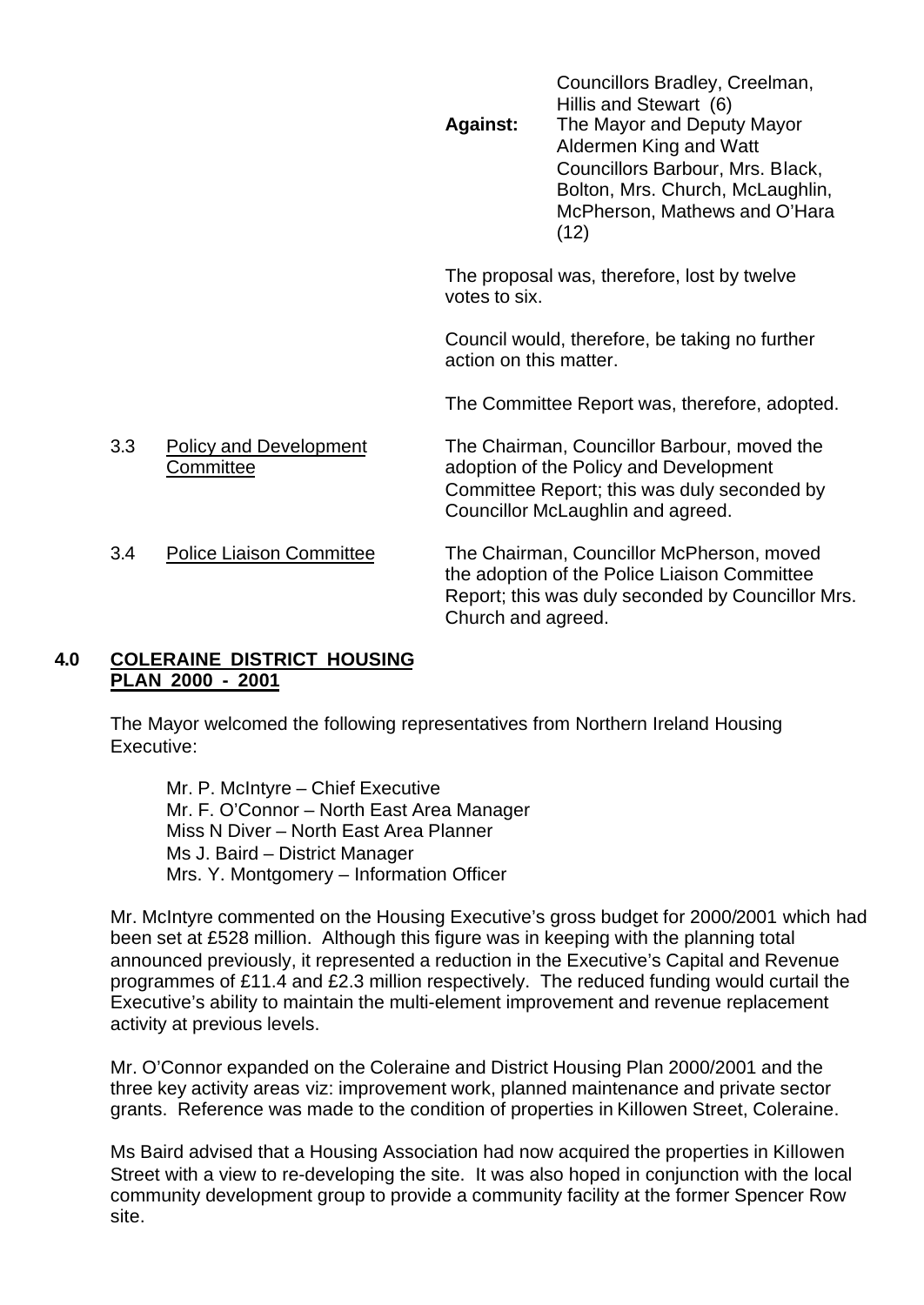A full discussion ensued during which the representatives answered various members' questions.

Mr. McIntyre paid tribute to work of Alderman Mrs. Armitage, Council's former representative on the Northern Ireland Housing Council.

The Mayor thanked the representatives for attending after which they withdrew.

# **5.0 COLERAINE HARBOUR COMMISSIONERS - APPOINTMENT PROCEDURE - AUTUMN 2000**

Consideration was given to the Town Clerk and Chief Executive's Report (previously supplied) on the appointment procedure for the next round of Coleraine Harbour Commissioner appointments due in November 2000.

It was agreed to fill the six forthcoming vacancies on the present basis i.e. two elected members and four to be drawn from the open selection process.

Following discussion it was agreed to proceed by an open advertisement procedure, as detailed in the report, to fill the four posts available and to establish a small panel to undertake the short-listing and selection process.

The panel would comprise the following persons:

The Mayor and the Director of Corporate Services Representative from the Department of the Environment Representative from another Harbour Authority

# **6.0 FRIDAY MARKET - COLERAINE MARKET YARD**

Reported that a letter had been received from Mr. W. Close, the licensee of the Friday Market held at Coleraine Market Yard, giving notice terminating the market licence with effect from  $28<sup>th</sup>$  July, 2000.

Noted.

## **7.0 NORTHERN IRELAND GAMBLING LAW**

Reported that the Minister for Social Development, Nigel Dodds MLA, had announced that he had decided not to proceed with the betting and gaming changes previously outlined in 1998. Instead the outcome of a wide ranging review of gambling law in Great Britain would be awaited.

Noted.

# **8.0 NORTH-EASTERN EDUCATION AND LIBRARY BOARD**

Tabled: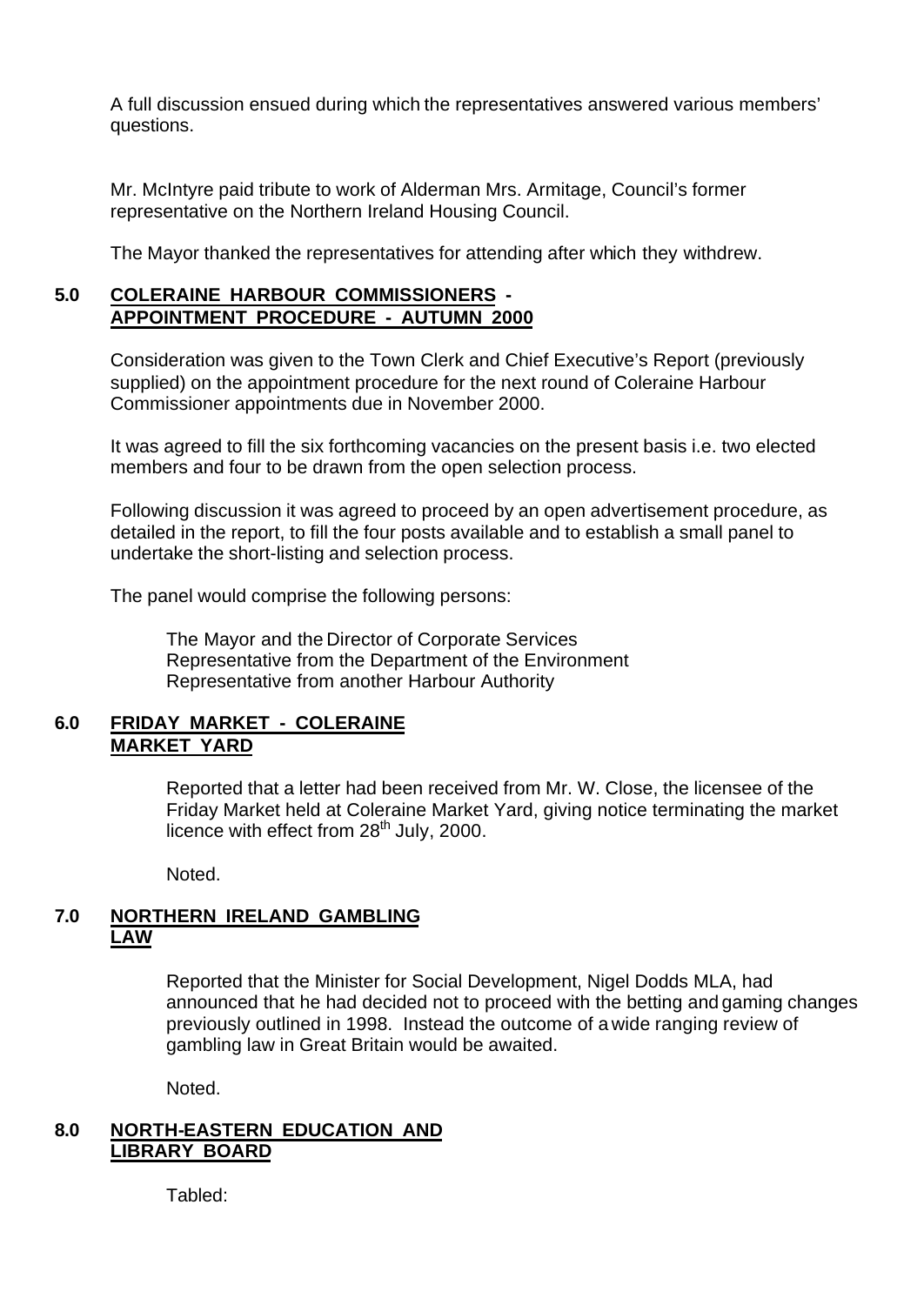Minutes of the North-Eastern Education and Library Board dated  $30^{th}$  May, 2000.

## **9.0 NORTHERN CHILDCARE PARTNERSHIP**

Tabled:

Northern Childcare Plan 2000/01 – 2002/03.

## **10.0 DEPARTMENT FOR SOCIAL DEVELOPMENT**

Tabled:

Report by the Northern Ireland Working Group on a draft Northern Ireland Action Plan regarding the Active Community Initiative.

## **11.0 VALUATION AND LANDS AGENCY**

Tabled:

Annual Report and Accounts for 1999/2000.

### **12.0 DEPARTMENT OF THE ENVIRONMENT**

Tabled:

Corporate Plan 2000/2003 and Business Plan 2000/2001.

## **13.0 NORTHERN IRELAND HOUSING EXECUTIVE**

Tabled:

Corporate and Business Plans 2000/2001 – 2002/2003.

## **14.0 CO-OWNERSHIP HOUSING**

Tabled:

Corporate Plan 2000 – 2005 and Business Plan 2000 – 2001.

### **15.0 RIVERS AGENCY**

Tabled:

Corporate Plan 2000/2005 and Business Plan 2000/01.

# **16.0 DOCUMENTS FOR SEALING**

Resolved:

That the following documents be sealed: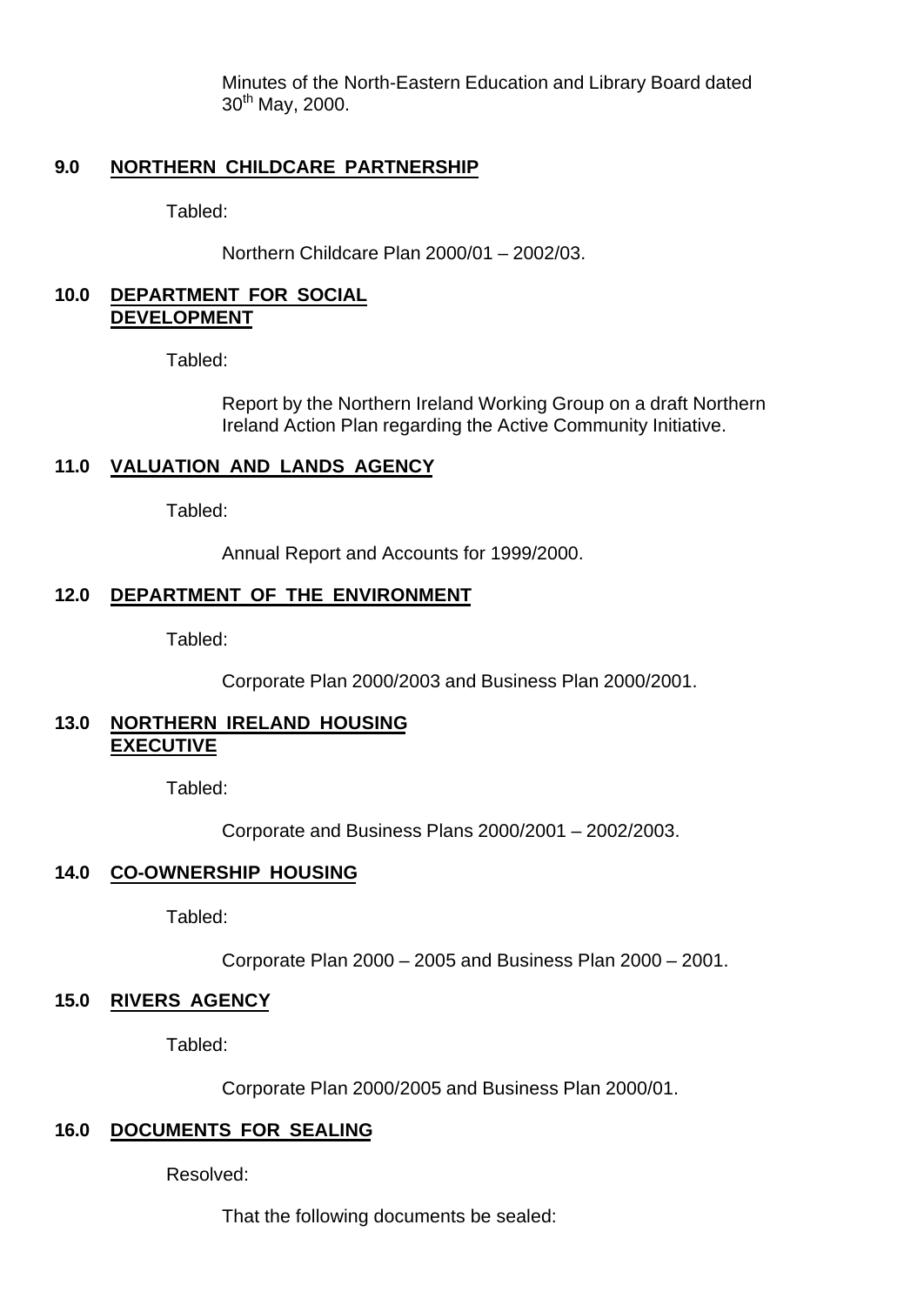| Counterpart Deed of | The Giants Causeway Tramway. Council and     |
|---------------------|----------------------------------------------|
| Rectification       | <b>Giants Causeway and Bushmills Railway</b> |
|                     | Company Ltd.                                 |

2. Cemetery Titles Registration Numbers 2614 – 2616 inclusive

Coleraine 1 Portstewart 2

Advanced Deed Registration Number – 0009 Coleraine 1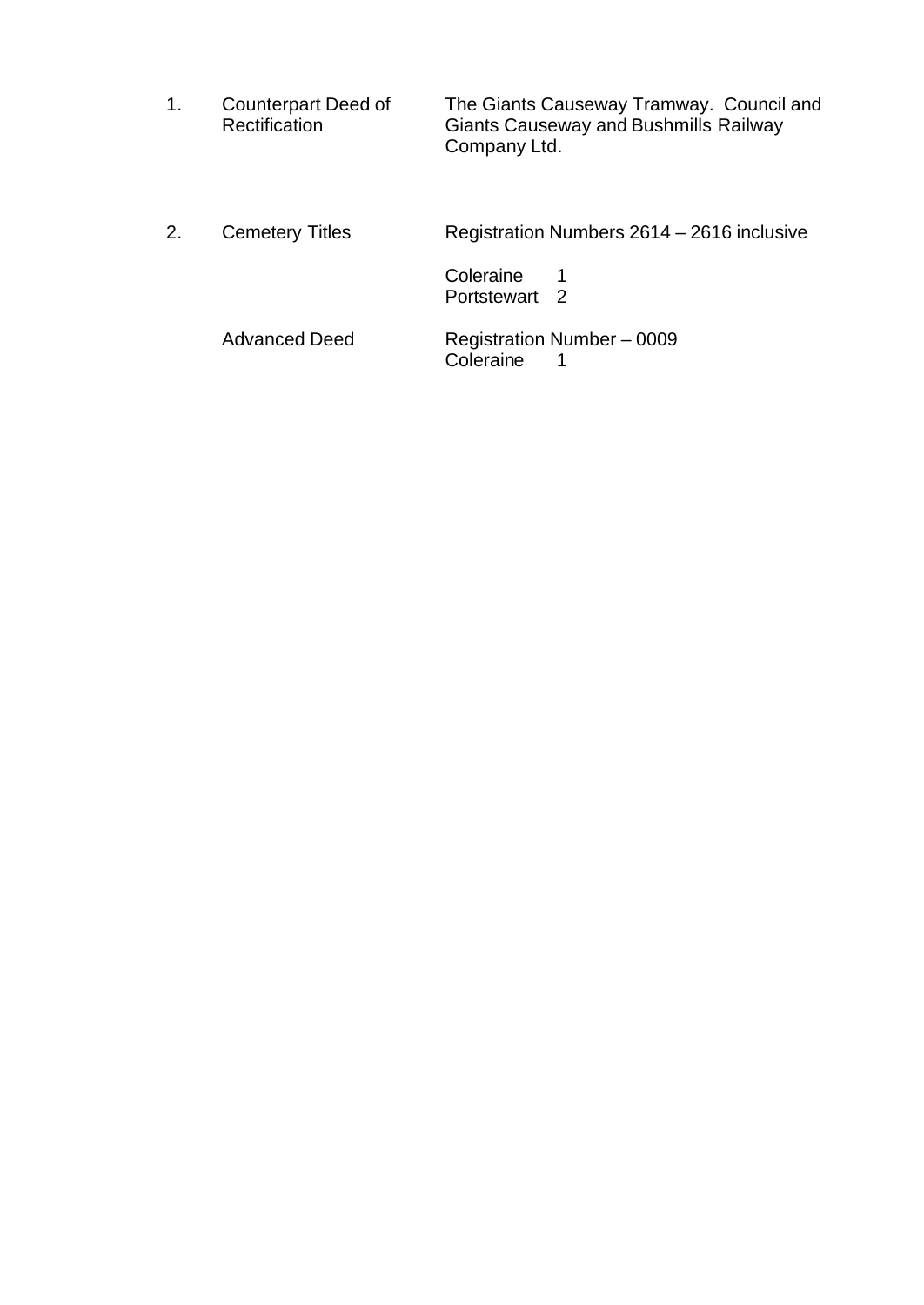# **SPECIAL MEETING**

**Convened:** To formulate a response to the Programme for Government

# **11th September, 2000.**

|     |                                          | consultative paper (previously supplied) issued by The Office of<br>the First Minister and Deputy First Minister. |                                                                 |
|-----|------------------------------------------|-------------------------------------------------------------------------------------------------------------------|-----------------------------------------------------------------|
|     | <b>Present:</b>                          | The Mayor, Councillor E. A. Johnston (Mrs.), in the Chair                                                         |                                                                 |
|     |                                          | The Deputy Mayor, Councillor B. E. Dempsey (Mrs.)                                                                 |                                                                 |
|     |                                          | <b>Aldermen</b>                                                                                                   |                                                                 |
|     |                                          | C. S. Alexander (Ms.)<br>P. E. A. Armitage (Mrs.)<br>W. H. King                                                   | W. J. McClure<br>W. J. Watt                                     |
|     |                                          | <b>Councillors</b>                                                                                                |                                                                 |
|     |                                          | D. D. Barbour<br>J. M. Bradley<br>O. M. Church (Mrs.)<br>N. F. Hillis<br>D. McClarty                              | G. L. McLaughlin<br>W. Mathews<br>E. M. Mullan<br>R. D. Stewart |
|     | <b>Officers in</b><br><b>Attendance:</b> | <b>Town Clerk and Chief Executive and Administrative</b><br>Assistant                                             |                                                                 |
|     | Apologies:                               | Councillors Mrs. Black, Bolton, Creelman, Dallat, McPherson<br>and O'Hara                                         |                                                                 |
| 1.0 | <b>PROGRAMME FOR GOVERNMENT</b>          |                                                                                                                   |                                                                 |

The Town Clerk and Chief Executive advised that the Economic Policy Unit in The Office of the First Minister and Deputy First Minister, together with the Department of Finance and Personnel, were liaising with Government Departments to develop the Executive's Programme for Government. To assist with this work Council's views were sought on the broad nature, principles and structures of the Programme.

A full and wide ranging discussion ensued on this topic as a result of which it was agreed that the following response be submitted to the Economic Policy Unit.

Council considered that the Programme should be concentrated on four key themes viz:

Economic Social **Environmental Developmental** 

with the undernoted aspects being specifically highlighted.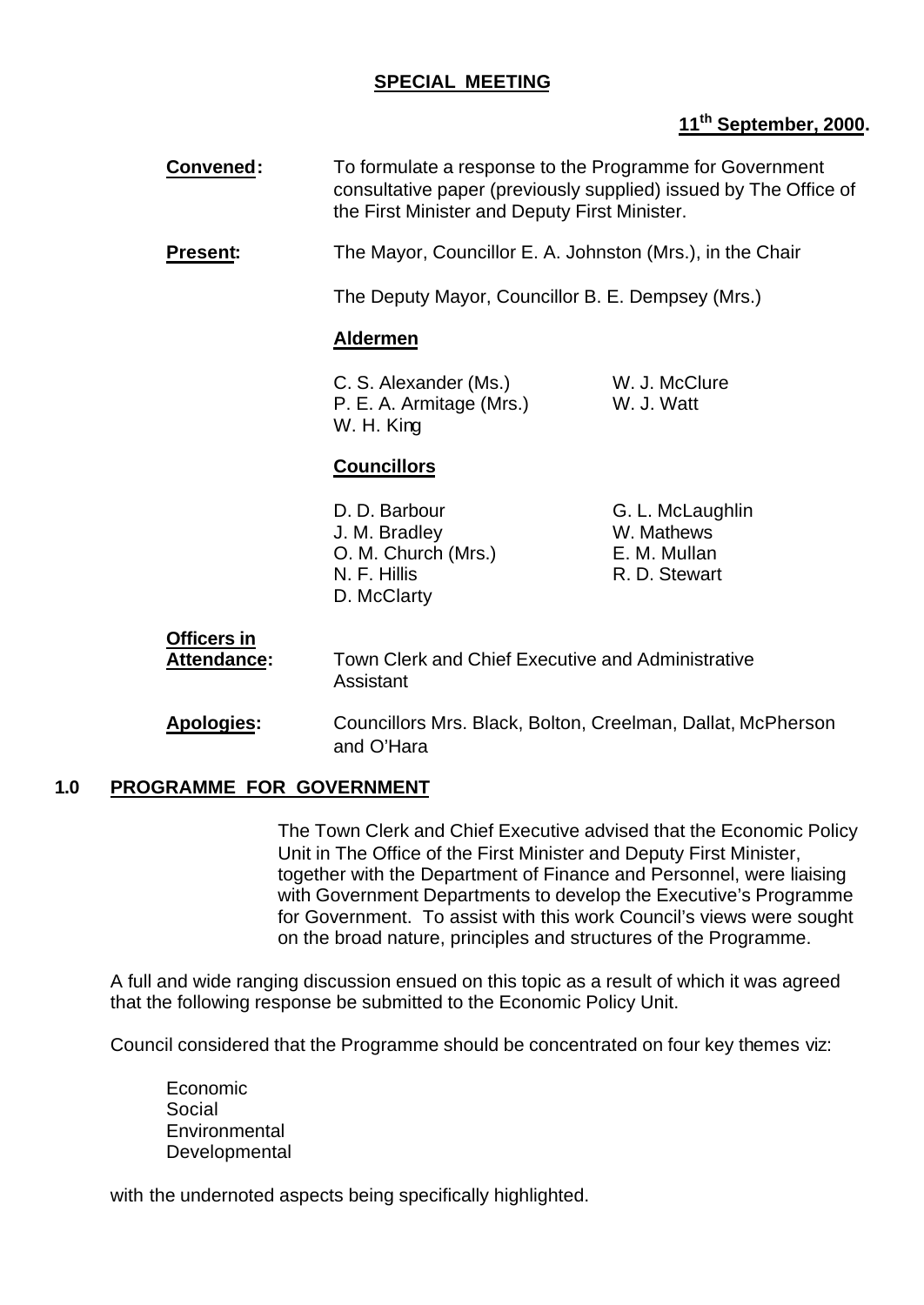# **General**

- (1) A review of the provision of public services within Northern Ireland to enable the re-direction of funds to important target areas.
- (2) Additional statutory powers to local government.
- (3) De-centralisation of Civil Service jobs.

## **Economy**

- (1) A more focussed economic and industrial strategy targeting new sectors.
- (2) Support for Research and Development.
- (3) Revision of the current inward investment approach. The IDB/LEDU/IRTU should be re-structured.
- (4) Special efforts should be made to boost tourism growth.

# **Regional Development**

(1) Preparation of an action plan to facilitate implementation of the Regional Strategic Framework.

- (2) Target key growth centres and corridors.
- (3) Preparation of an integrated road and rail transport strategy for the Province.
- (4) Provision of a natural gas supply to the Northern Corridor.

## **Health**

- (1) Support the review of acute hospitals and development of centres of excellence.
- (2) Greatly reduce the proportion of the budget spent on administration.
- (3) Encourage the consideration of Public/Private Partnership solutions.
- (4) Mainstream hospice funding within public health expenditure.

## **Education/Further Education**

- (1) Co-ordinated training strategy to facilitate employment within the knowledge economy.
- (2) A review of the Selection Procedure.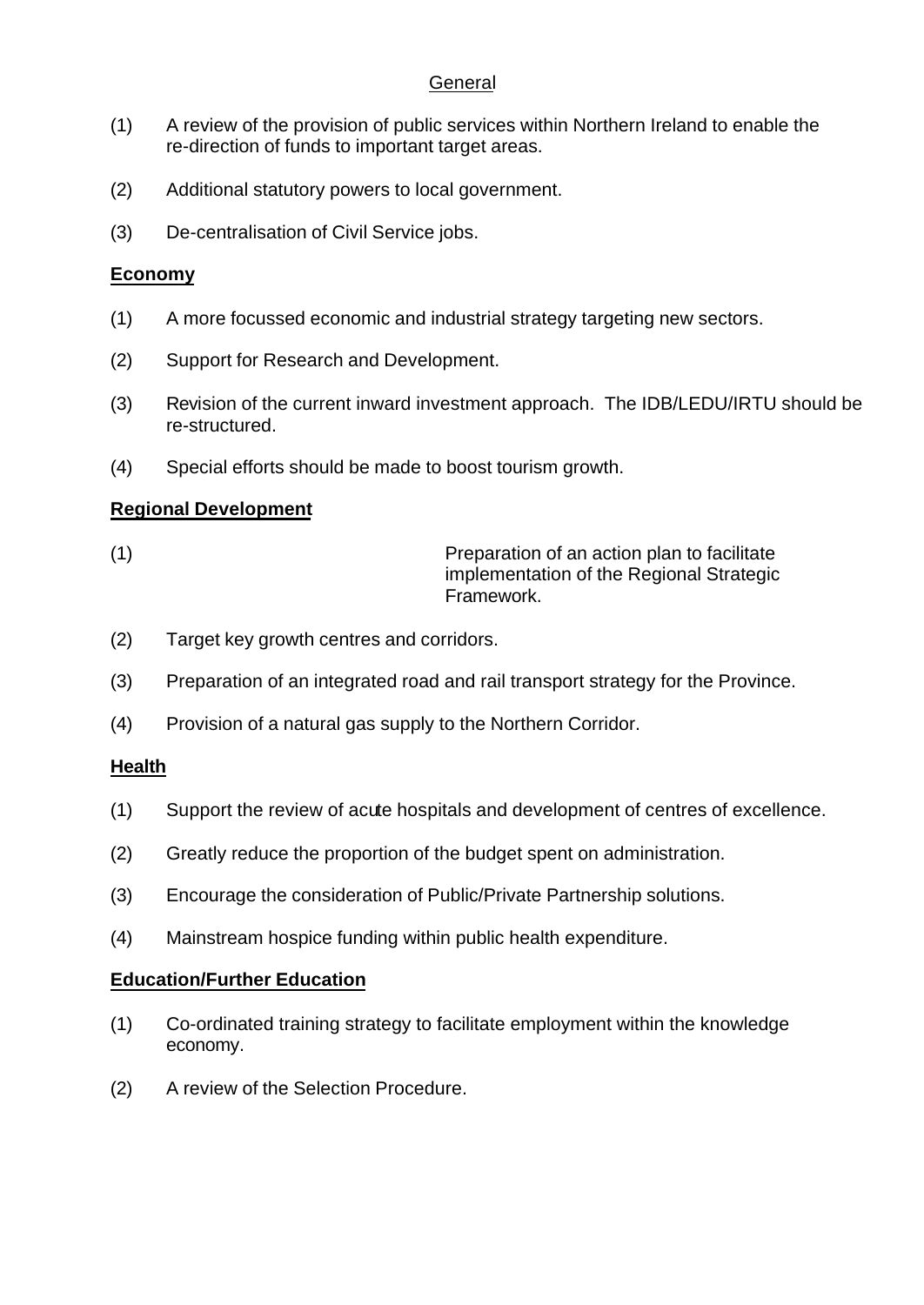## **LEISURE AND ENVIRONMENT COMMITTEE**

# **5 th September, 2000.**

**Present:** Councillor E. O'Hara, in the Chair

The Mayor, Councillor E. A. Johnston (Mrs.) (Items 1.0 – 19.0)

The Deputy Mayor, Councillor B. E. Dempsey (Mrs.) (Items 1.0 – 10.0)

## **Aldermen**

C. S. Alexander (Ms.) W. H. King P. E. A. Armitage (Mrs.) W. J. McClure  $($  Items  $2.1 - 3.8)$  W. J. Watt

### **Councillors**

D. D. Barbour D. McClarty E. T. Black (Mrs.) (Items  $1.0 - 6.0$ ) R. S. Bolton G. L. McLaughlin J. M. Bradley **R. A. McPherson** O. M. Church (Mrs.) W. Mathews W. T. Creelman E. M. Mullan J. J. Dallat R. D. Stewart N. F. Hillis

## **Officers in**

**Attendance:** Town Clerk and Chief Executive, Director of Technical Services, **Director of Environmental Health, Leisure Services Officer, Senior Technical Officer (Items 1.0 – 3.2), Principal Building Control Officer (Items 1.0 – 3.2) and Administrative Assistant**

### **1.0 WELCOME**

The Chairman welcomed members following the summer recess.

## **2.0 TECHNICAL SERVICES REPORT**

## **The Report of the Director of Technical Services was considered (previously supplied).**

Matters arising:

| 2.1 | Arcadia Improvement | The Chairman welcomed Mr. K. Graham and Mrs. K. |
|-----|---------------------|-------------------------------------------------|
|     | <b>Scheme</b>       | Adams from Ferguson McIIveen, who were in       |
|     |                     | attendance to present proposals for a           |
|     |                     | scheme involving the renovation of the          |
|     |                     | existing building to provide café/toilet        |
|     |                     | facilities. The representatives elaborated      |
|     |                     | on the proposals and the proposed               |
|     |                     | costings, viz:                                  |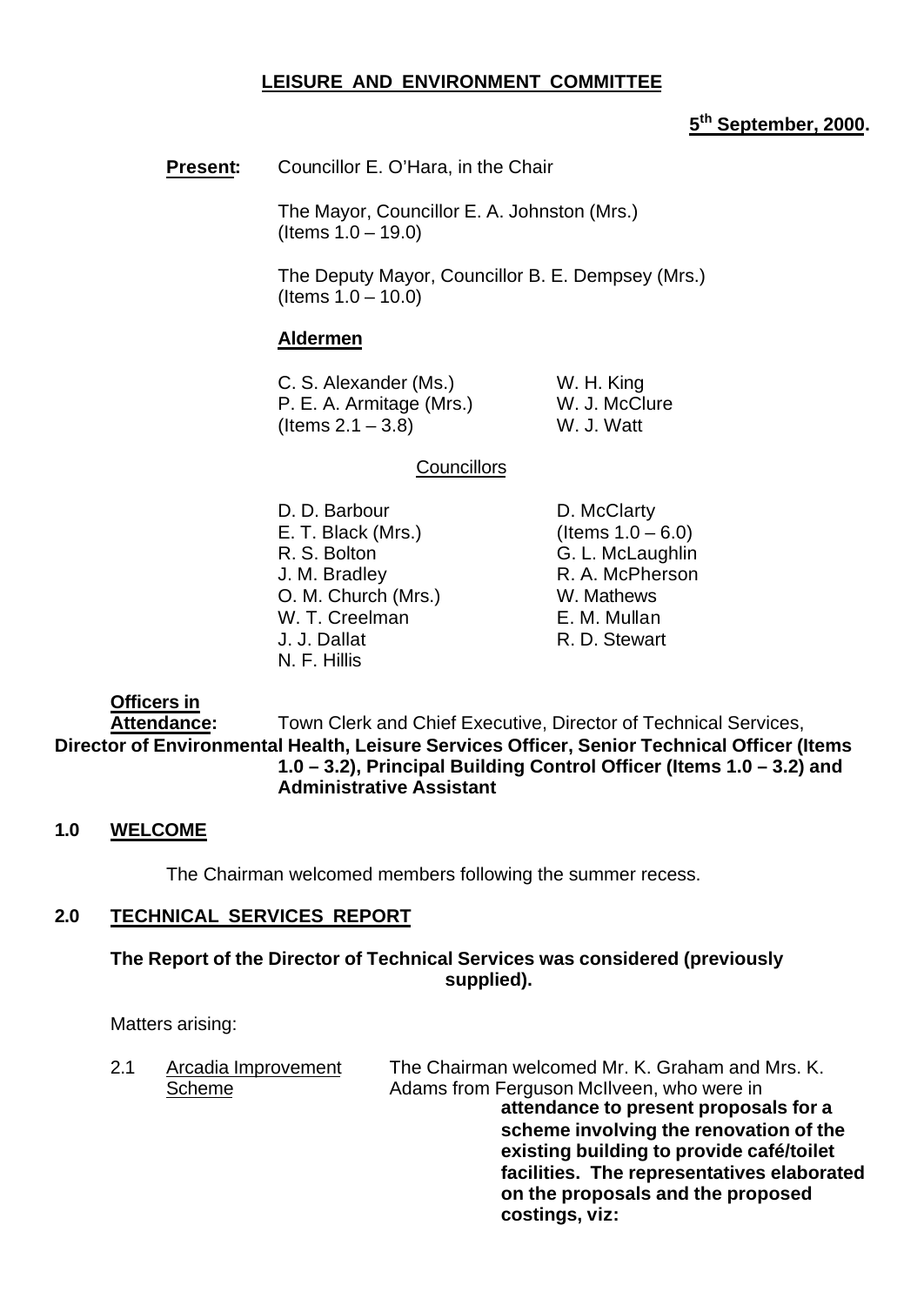|                             | £       |
|-----------------------------|---------|
| <b>Refurbished Building</b> | 258,000 |
| Provisional budget for      |         |
| external cantilevered deck  | 20,000  |
|                             |         |

Total 278,000

A full discussion ensued during which the representatives answered various members' questions.

It was proposed by Alderman Ms. Alexander and seconded by Councillor Hillis:

> That Council accept the renovation proposals for the café/toilet building.

On being put to the meeting the proposal was lost by eleven votes to nine.

It was proposed by Councillor Mathews and seconded by Councillor Mrs. Black:

> That Council accept the original design proposal for a new feature building at a cost of £258,000.

On being put to the meeting the proposal was lost by ten votes to eight.

It was subsequently agreed that this topic be reconsidered at a future meeting of Committee.

The Chairman thanked the representatives for attending after which they withdrew.

## 2.2 Craigahulliar Landfill Site - Recommended: Extension to Site Lining

That Kirk McClure Morton, the original designers of the site, be appointed to prepare tender documentation for the extension to the site lining, as detailed in the report.

Committee noted that the need for a gas flare system for Phase I would be evaluated over the next six months of operation by monitoring gas levels generated at the site.

2.3 Northern Ireland Housing The Executive proposed, under Article 40 (1) Executive – Spencer Row, of the Roads (N.I.) Order 1930 to extinguish a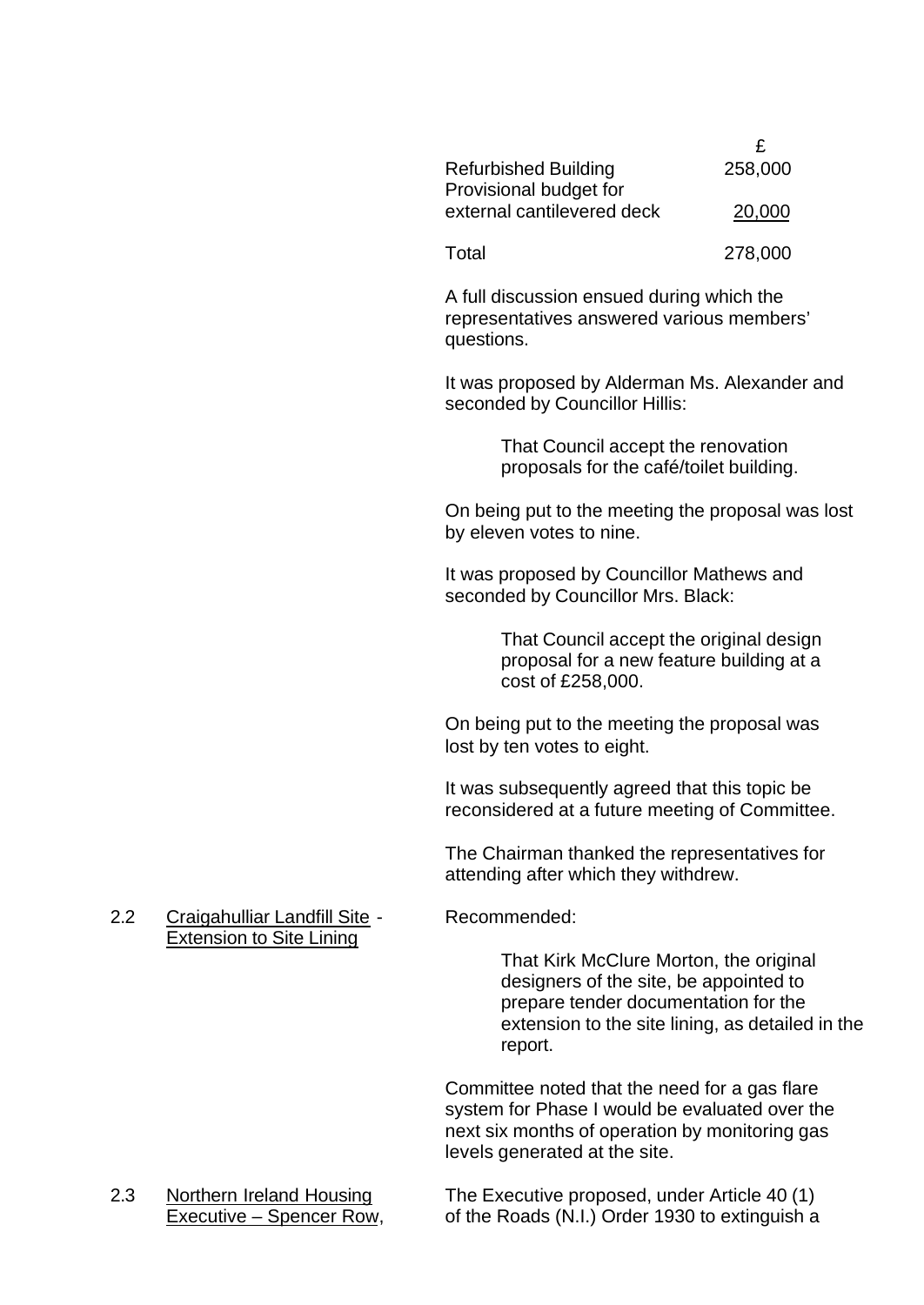Coleraine footpath associated with the Spencer Row development at Killowen Street, Coleraine. This would facilitate redevelopment of the area.

Recommended:

That Council agree.

2.4 Trade Waste – Charging Council is recommended to agree to the System postponement of the introduction of the new charging system for trade waste until 1st April, 2001. This would enable all customers to be provided with the correct information regarding costs and their comments sought for reconsideration.

## 2.5 Entertainments Licences

2.5.1 Grant of Licence Applications for the grant of Entertainments Licences had been received in respect of:

> Coleraine Bowling Club, Lodge Road, Coleraine Station Arcade, 68 Railway Road, Coleraine

Recommended:

That Entertainments Licences be granted in each case.

2.5.2 The Golf Hotel, An application had been received for the 17 Main Street, transfer of the Entertainments Licence in Castlerock respect of The Golf Hotel, 17 Main Street, Castlerock.

> Committee noted that as objections had been received to this application this matter would be considered at the September Meeting of Council when the applicant and objectors would be given an opportunity to address Council.

2.5.3 Snappers Restaurant, An application had been received for the 21 Ballyreagh Road, external of an Entertainments Licence in respect Portrush of Snappers Restaurant, 21 Ballyreagh Road, Portrush.

Recommended:

That an Entertainments Licence be granted subject to the provision of in-house system to eliminate entertainments noise being audible in neighbouring premises.

2.6 Landfill Tax Funding Recommended: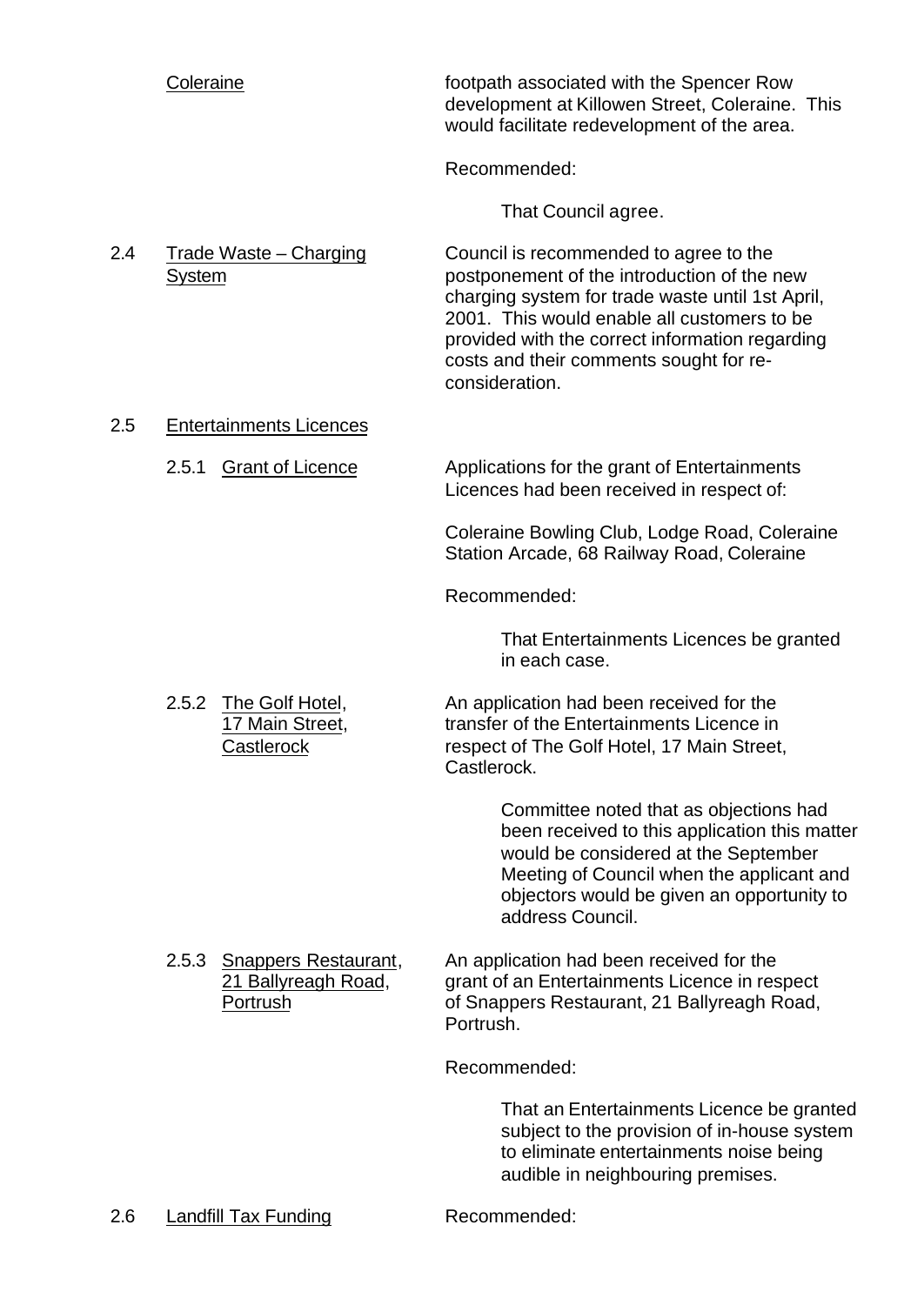That Council contribute funding from the Landfill Tax Fund for the undernoted environmental projects, as detailed in the report:

|     |       | Applicant                                    |     |                                                                                                                                                      | £                                               |
|-----|-------|----------------------------------------------|-----|------------------------------------------------------------------------------------------------------------------------------------------------------|-------------------------------------------------|
|     |       | Ulster Wildlife Trust - Scientific Project   |     |                                                                                                                                                      | 5,000 for 2000/2001                             |
|     |       |                                              |     |                                                                                                                                                      | (two years)                                     |
|     |       | Giants Causeway and Bushmills Railway -      |     |                                                                                                                                                      |                                                 |
|     |       | <b>Tramway Project</b>                       |     |                                                                                                                                                      | 25,000 for 2000/2001<br>(two years)             |
|     |       | Kilcranny House - Therapeutic Garden         |     |                                                                                                                                                      |                                                 |
|     |       | <b>Allotment Scheme</b>                      |     |                                                                                                                                                      | 5,000                                           |
|     |       | N.I. 2000 - Pilot Project                    |     |                                                                                                                                                      | 3,500                                           |
|     |       | Alliance Youth Works Coleraine -             |     |                                                                                                                                                      |                                                 |
|     |       | <b>Play Resource Centre</b>                  |     |                                                                                                                                                      | 5,000                                           |
|     |       | N.I. Housing Executive - Fuel Poverty Scheme |     |                                                                                                                                                      | 6,000 (for each of the<br>next three years)     |
|     | 2.6.1 | <b>Friends of Somerset</b><br>Ponds          |     | Following discussion it was proposed by<br>Councillor McPherson, seconded by Councillor<br>Barbour and recommended that the Friends of<br>2000/2001. | Somerset Ponds project be allocated £10,000 for |
| 2.7 |       | <b>Building Control</b>                      |     |                                                                                                                                                      |                                                 |
|     | 2.7.1 | <b>Approvals</b>                             |     | Approval had been given for one hundred and<br>three applications.                                                                                   |                                                 |
| 2.8 |       | For Information                              |     | The Director of Technical Services provided<br>information in his report on the following:                                                           |                                                 |
|     |       |                                              | (c) | (a) Composting - Green Waste<br>(b) Schemes - General<br><b>Conservation Volunteers Northern Ireland</b><br>(CVNI)                                   |                                                 |

## **3.0 LEISURE SERVICES REPORT**

The Report of the Director of Leisure Services was considered (previously supplied).

Matters arising:

3.1 Anderson Park, Coleraine The Chairman welcomed Mr. P. Westbury of MWA Partnership and Mr. M. Scullin of W.H. Stephens & Sons, who were in attendance to address Committee regarding the tenders, as detailed in the report, received for Phase 1 of the upgrading of Anderson Park, Coleraine. The representatives elaborated on the tender prices and answered members' queries on the project.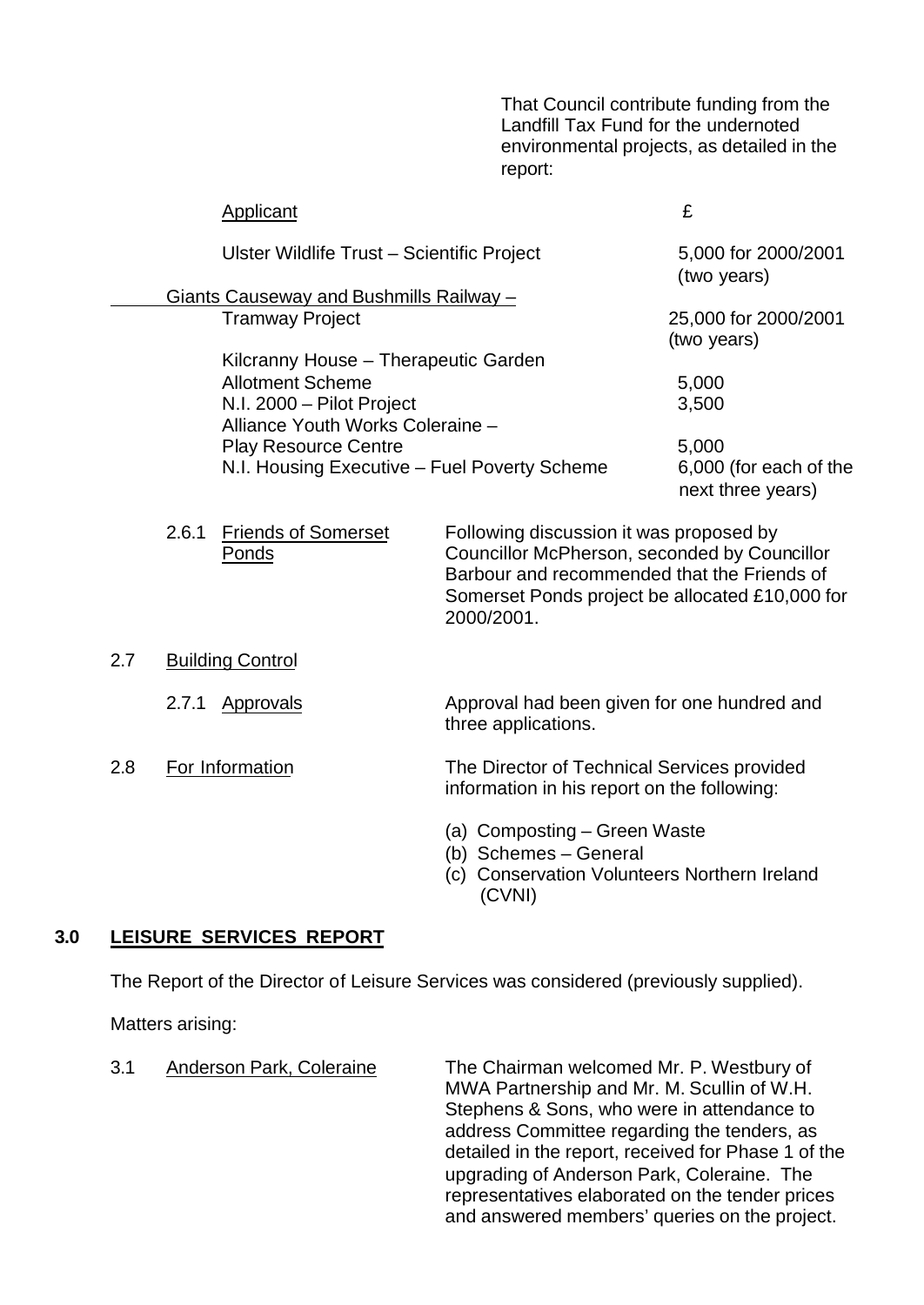Council is recommended to accept the lowest tender from Newtownstewart Construction Co. Ltd. at the revised figure of £331,629.56.

The Chairman thanked Messrs. Westbury and Scullin for attending after which they withdrew.

3.2 Kilrea Sports Hall **Consideration was given to the recommendations** from the Consultants, John Neil Partnership, regarding the applications received for inclusion in the select list to tender for the Kilrea Sports Hall scheme.

> Council is recommended to agree to the following firms being invited to tender for the scheme as follows:

## Main Building Contract

- 1. O'Neill & Brady
- 2. JPM Contracts
- 3. McCloskey & O'Kane
- 4. Martin & Hamilton
- 5. Kennedy Contractors
- 6. T & A Kernoghan

## Reserves

- 7. Hugh Taggart
- 8. Bradley Construction

### Structural Steelwork

- 1. Ballykine Structural Engineers
- 2. M Hasson & Sons Ltd.
- 3. The Terence McCormack Group
- 4. Gregg & Patterson
- 5. Fabricat Ireland Contractors

## Electrical Services

- 1. Blackbourne M & E Services
- 2. Locksley Engineering Co.
- 3. Antrim M & Engineers
- 4. J F Little Electrical
- 5. J F & H Dowds Electrical
- 6. B I Electrical Services
- 7. W A Pinkerton
- 8. D C Electrical Ltd.

## Mechanical Services

- 1. R & F Mechanical
- 2. P & H Services
- 3. White Engineering Ltd.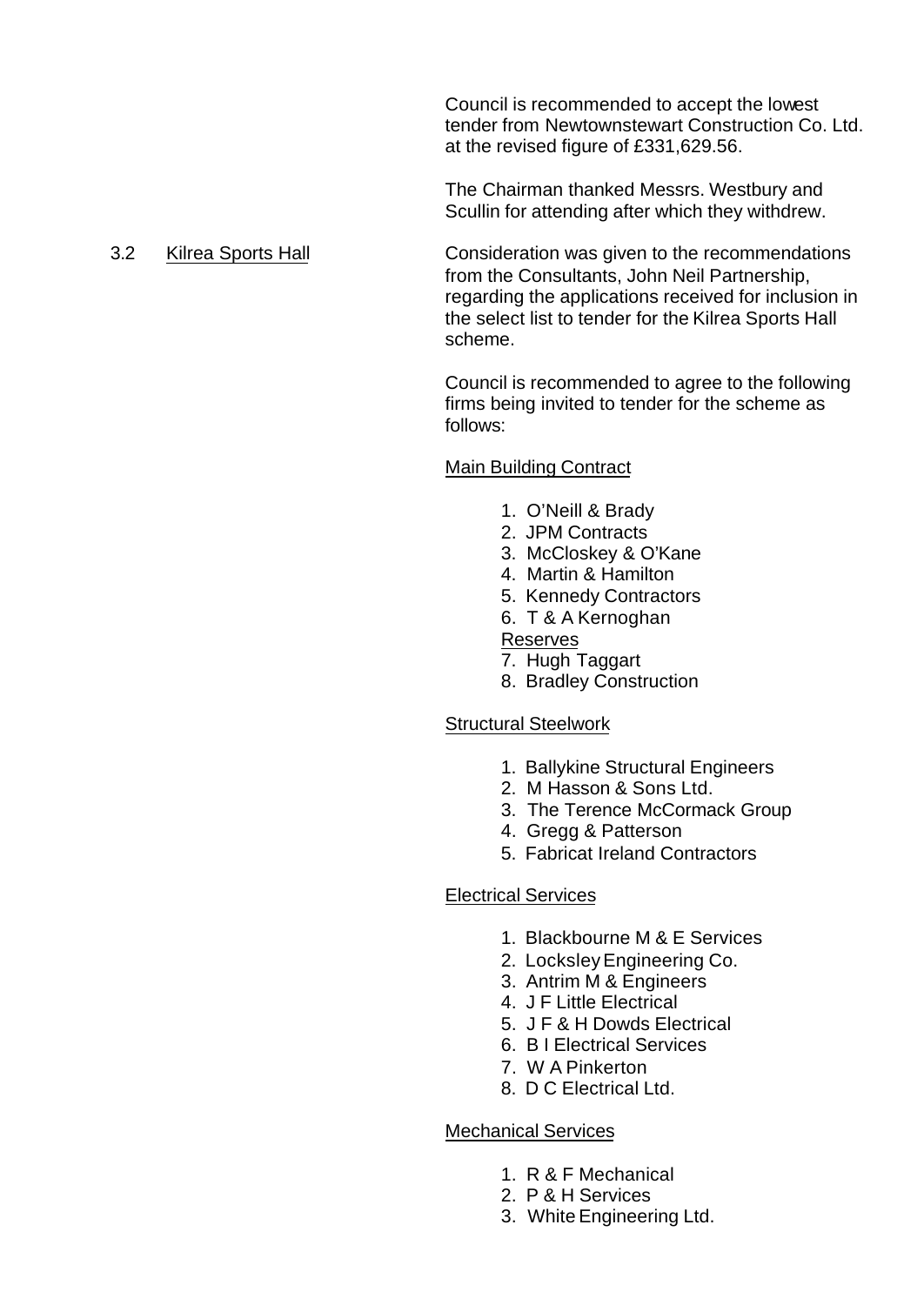- 4. Brendan J McKay
- 5. Clarendon Industrial Services Ltd.
- 6. Weir & McQuiston Ltd.
- Avenue, Ballycairn, Coleraine Avenue, Ballycairn, Coleraine subject to the conditions as detailed in the report. 3.4 North-East School of Sport Council is recommended to contribute £1,500 towards the cost of this year's North-East School of Sport which would be held from  $30<sup>th</sup>$  October – 1<sup>st</sup> November, 2000. Reference was made to the possibility of including coaching in bowls. The Leisure Services Officer would raise this with the organisers. 3.5 Ballysally Community Committee noted that Ballysally Community Association – New Play Area Association had been awarded £30,000 by the Borough Partnership for a new play area at Ballysally. Council had been asked by the Association if it would insure this provision and be responsible for maintenance costs. Following discussion it was agreed that the Leisure Services Officer have further discussions on this topic with the Association and report back to a future meeting of Committee. 3.6 Community and Arts Festival Committee noted that this year's Community and Arts Festival would take place between  $17<sup>th</sup>$  and 31<sup>st</sup> October, 2000. It was agreed that following this year's Festival consideration be given to the possible transfer of the event to May each year. 3.7 Active Living Conference Recommended: That Alderman King, Councillor McLaughlin and the Leisure Services Officer attend the Active Living Conference from  $22^{nd} - 24^{th}$  October. 2000 in the Waterfront Hall, Belfast. 3.8 Coleraine Leisure Centre - Consideration was given to the four options

3.3 Open Space - Housing Council is recommended to agree in principle to Developments maintain the open space element in the new Fermoyle Drive/Rathbeg housing development at Fermoyle Drive/Rathbeg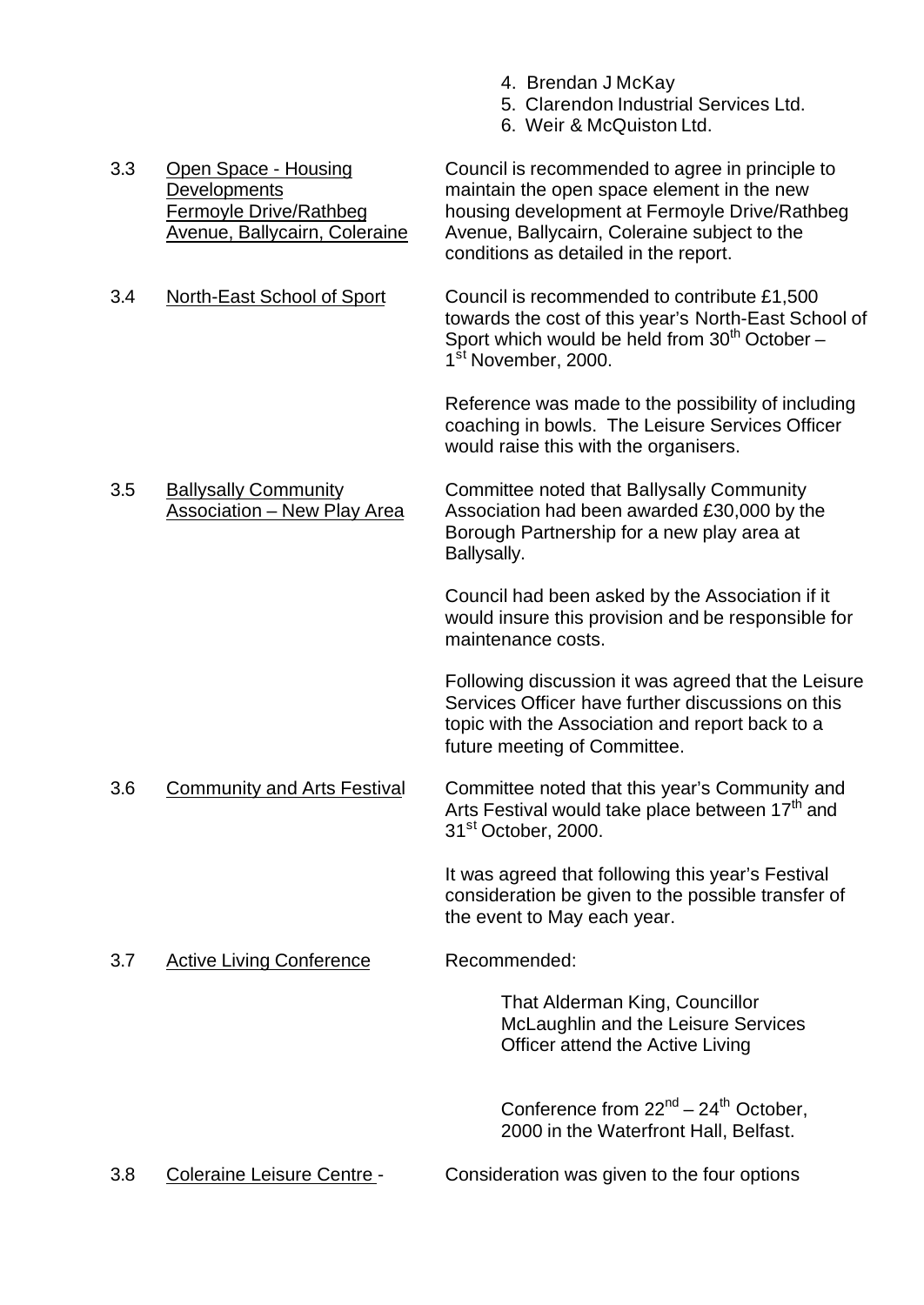|      | <b>Fitness Studio</b>               |       | detailed in the report for the possible improvement<br>and expansion of the Fitness Studio at Coleraine<br>Leisure Centre.                                                                                                                  |                      |
|------|-------------------------------------|-------|---------------------------------------------------------------------------------------------------------------------------------------------------------------------------------------------------------------------------------------------|----------------------|
|      |                                     |       | Committee noted that the estimated costs of<br>extending the Studio to increase the number of<br>work stations from thirty to seventy was £410,000.                                                                                         |                      |
|      |                                     |       | Building, Electrics and Fitting Out<br><b>Fitness Equipment</b>                                                                                                                                                                             | £180,000<br>£230,000 |
|      |                                     | viz.: | Following a full discussion on the various options it<br>was recommended that Council adopt Option D                                                                                                                                        |                      |
|      |                                     |       | Council to fund capital provision of the<br>redevelopment and operate the facility with<br>the exception of sales/marketing and direct<br>debit/standing order expertise, both of which<br>would be bought in from specialist<br>companies. |                      |
| 3.9  | <b>Coleraine Borough Cage Bird</b>  |       | Recommended:                                                                                                                                                                                                                                |                      |
|      | Society - Request for<br>Assistance |       | That Council contribute £100 to Coleraine<br>Borough Cage Bird Society towards the cost<br>of staging their Millennium Show at<br>Coleraine Town Hall on 2 <sup>nd</sup> December,<br>2000.                                                 |                      |
| 3.10 | For Information                     |       | The Director of Leisure Services included<br>information in his report on the following:                                                                                                                                                    |                      |
|      |                                     |       | Flowerfield Arts Centre - Autumn<br>Programme.                                                                                                                                                                                              |                      |
|      |                                     |       |                                                                                                                                                                                                                                             |                      |

# **4.0 ENVIRONMENTAL HEALTH REPORT**

The Report of the Director of Environmental Health was considered (previously supplied).

Matters arising:

| 4.1 | Legal Proceedings - Public<br>Health Acts 1878 - 1967                               | It was proposed by Alderman Watt, seconded by<br>Councillor McPherson and agreed that this item be<br>considered "In Committee" at the end of the<br>meeting.                                           |
|-----|-------------------------------------------------------------------------------------|---------------------------------------------------------------------------------------------------------------------------------------------------------------------------------------------------------|
| 4.2 | <b>Mobile Phone Masts -</b><br><b>Permitted Development</b><br><b>Notifications</b> | Council is recommended to agree that a standard<br>response be made in respect of all future<br>notifications of permitted development, requesting<br>that the applicant be required to submit a normal |

recommendations.

planning application, as per the Stewart Report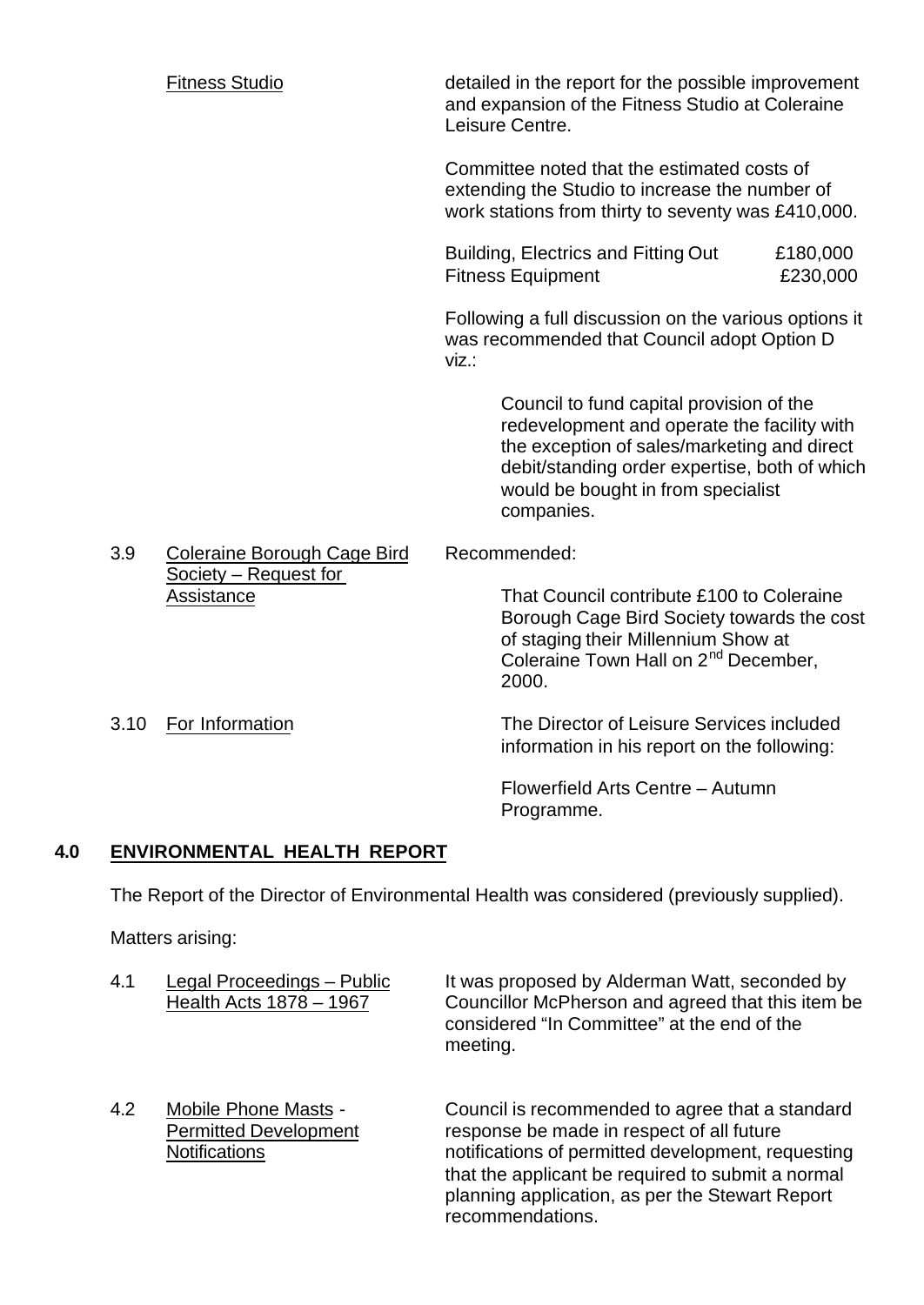4.3 Housing and Health - Consideration was given to information, as Towards a Shared Agenda detailed in the report , on the consultative

document from N.I. Housing Executive outlining its proposed approach to the impact that housing can have on community health.

Following discussion it was recommended that the omission from the document of district council involvement be highlighted to the Housing Executive.

4.4 Proposals for Relaxation of Consideration was given to information, as the Export Ban in Northern detailed in the report, on the consultation paper Ireland in Recognition of issued by the Department of Agriculture and Rural its Very Low Levels of BSE Development for the relaxation of the export ban on cattle and bovine products of Northern Ireland origin.

> Following discussion it was recommended that Council support the proposed relaxation of the export ban.

4.5 Northern Ireland River Consideration was given to information, as Conservation Strategy detailed in the report, on the draft consultation paper issued by the Environment and Heritage Service setting out its proposed approach to the Northern Ireland River Conservation Strategy.

> Following discussion it was recommended that Council request the Environment and Heritage Service to expand the documents remit or produce a parallel strategy to fully address all issues relating to the Province's rivers.

# **5.0 PROGRAMME FOR GOVERNMENT**

Consideration was given to the consultation paper (previously supplied) from The Office of the First Minister and Deputy First Minister seeking Council's views on the Programme for Government.

It was agreed to defer consideration of this topic to a Special Meeting of Council to be held on Monday, 11<sup>th</sup> September, 2000 at 7.30 p.m.

# **6.0 COLERAINE RUGBY FOOTBALL AND CRICKET CLUB**

The Chairman declared an interest in this item and vacated the Chamber whilst it was discussed.

The Vice-Chairman took the Chair.

Consideration was given to a letter (previously supplied) from the Chairman of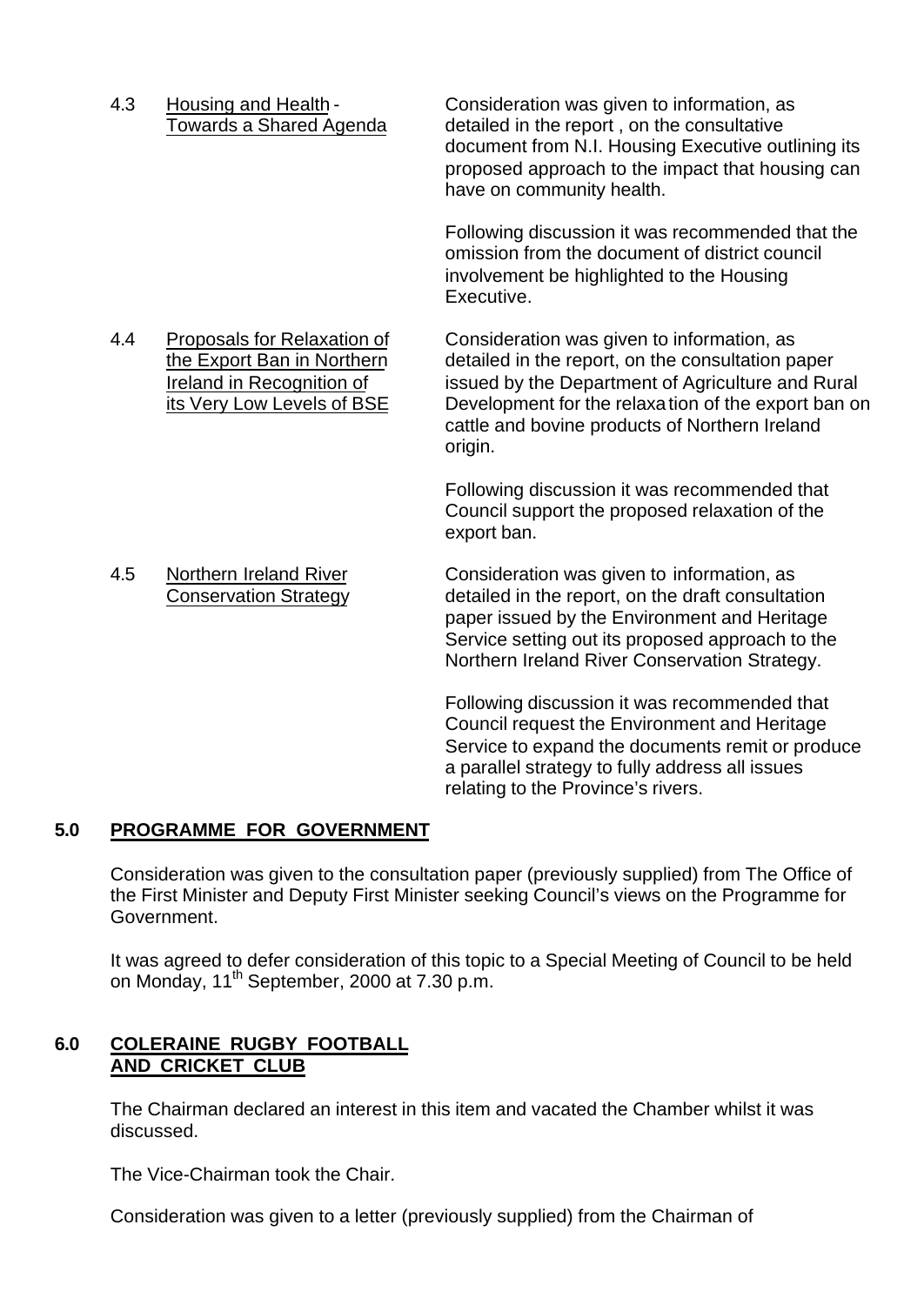Coleraine Rugby Football Club Development Committee.

## **Committee noted that the Club was proposing the development of a Sporting Centre at Rugby Avenue which would entail the purchase of Council land at this location to facilitate their proposals. In return the Club had suggested that it would provide a synthetic pitch for community use.**

A full discussion then ensued during which concern was expressed that only certain members had been invited to attend a previous meeting at the Rugby Club to hear a presentation on the proposed scheme.

It was agreed that a Special Meeting of Committee be arranged to fully consider the Club's proposals; representatives from the Rugby Club would be invited to make a presentation on their proposals.

# **7.0 NORTHERN IRELAND CYCLING STRATEGY**

A copy of the Northern Ireland Cycling Strategy had been circulated to each member.

## **8.0 POLICE AUTHORITY FOR NORTHERN IRELAND - ANNUAL PUBLIC MEETING**

Read letter from the Police Authority for Northern Ireland inviting members to attend its Annual Public Meeting at 7.00 p.m. on Wednesday,  $20<sup>th</sup>$  September, 2000 at the BT Studio, The Waterfront Hall, Belfast.

Noted.

# **9.0 ROADS SERVICE - PORTSTEWART PROMENADE RAILINGS**

Read letter from the Traffic and Network Development Manager advising that Roads Service now intended to erect railings along the whole length of Portstewart Promenade (except around the War Memorial) commencing in September 2000.

Noted.

# **10.0 NATIONAL ASSOCIATION OF COUNCILLORS – ANNUAL GENERAL MEETING**

Reported that the Annual General Meeting of the National Association of Councillors would be held on 23<sup>rd</sup>/24<sup>th</sup> September, 2000 in the Canal Court Hotel, Newry. Recommended:

That Councillors Hillis, McLaughlin and Stewart attend the meeting.

# **11.0 ROADS SERVICE - GREEN TRAVEL PLAN CONFERENCE - 26TH SEPTEMBER, 2000**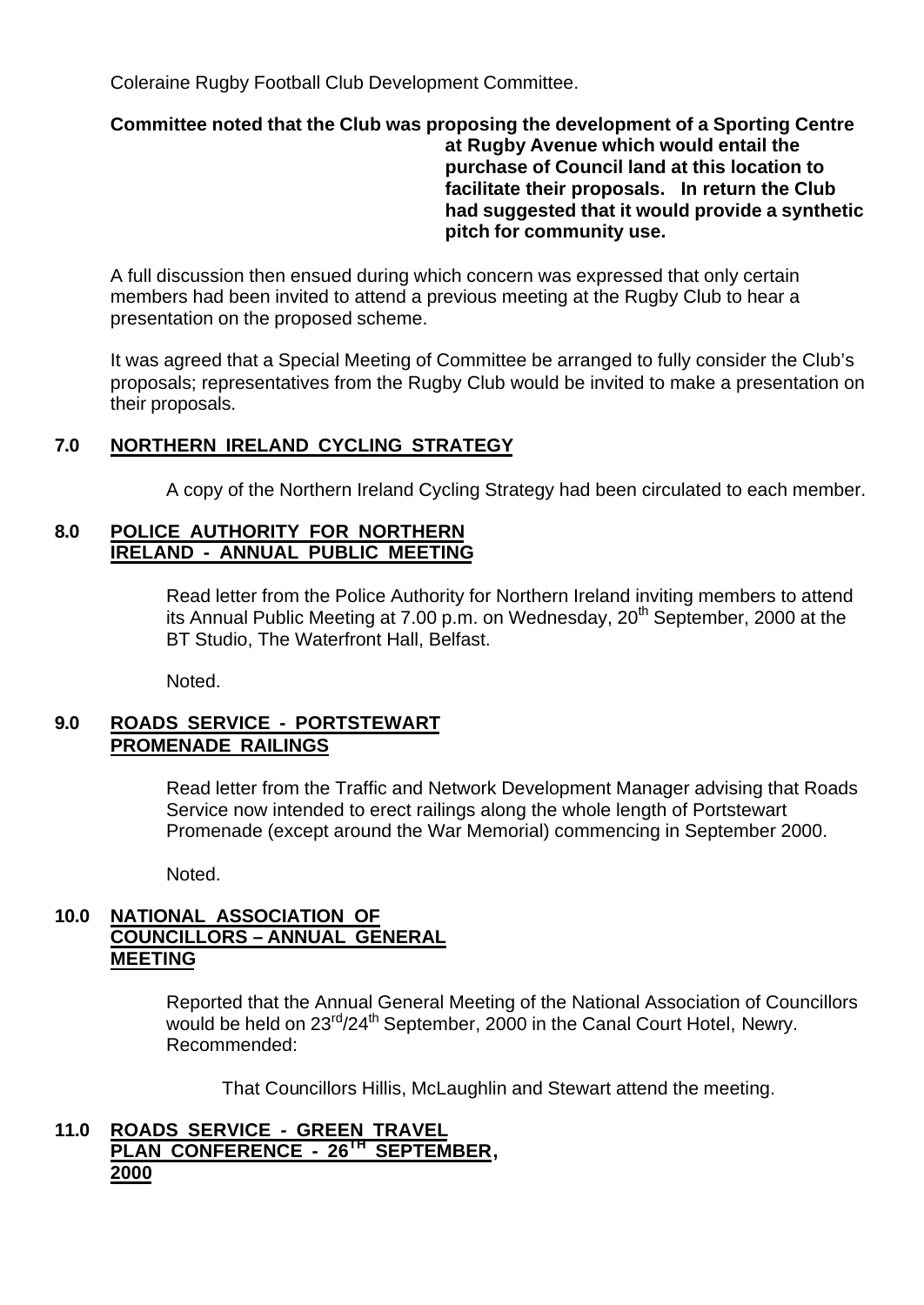Reported that Roads Service Transportation Unit would be holding a Green Travel Plan Conference on 26<sup>th</sup> September, 2000 in the Ecos Millennium Environmental Centre in Ballymena.

Noted.

# **12.0 COLERAINE FOOTBALL CLUB**

Read letter of thanks from the Secretary of Coleraine Football Club for Council's assistance and the hospitality provided on the occasion of their recent match with Orgryte IS of Sweden.

Noted.

## **13.0 WATER SERVICE**

Tabled:

Annual Report and Accounts 1999/2000 Corporate/Business Plan 2000/2005

## **14.0 CONSTRUCTION SERVICE**

Tabled:

Corporate Plan 2000/01 and Business Plan 2000/01

## **15.0 HERITAGE LOTTERY FUND AND NATIONAL HERITAGE MEMORIAL FUND**

Tabled:

Annual Report and Accounts 1999/2000

## **16.0 RIVERS AGENCY**

Tabled:

Annual Report and Accounts 1999/2000

# **17.0 OCTOBER - LEISURE AND ENVIRONMENT COMMITTEE MEETING**

The Town Clerk and Chief Executive reported that the Portrush Traffic Scheme and Portrush Town Hall would be considered at the October meeting of Committee.

# **18.0 NEW CIVIC HEADQUARTERS**

The Town Clerk and Chief Executive reported that due to continuing delay by the contractor in a number of important areas of the building, the move to the new civic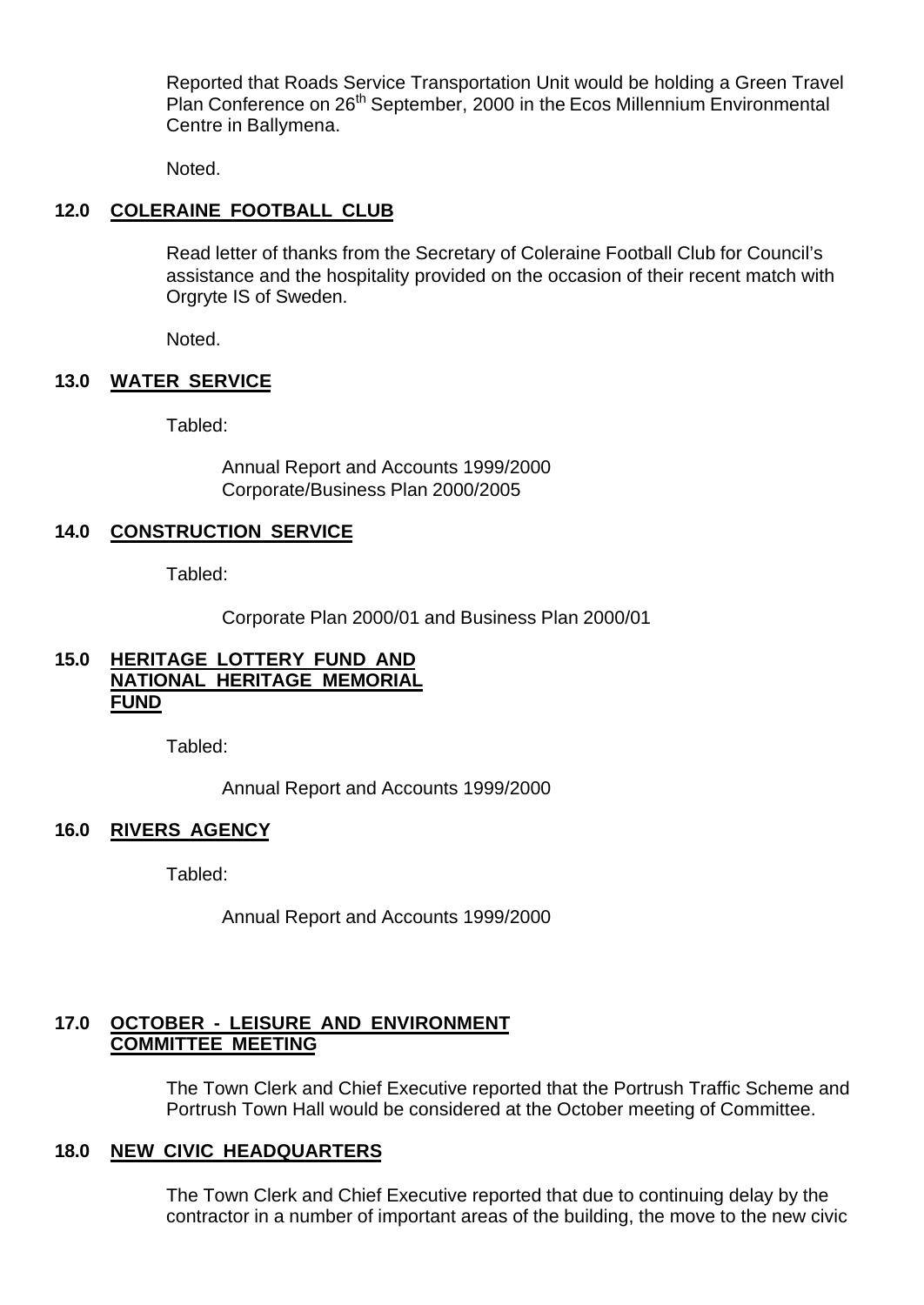headquarters would be postponed to a date yet to be determined. This would be no earlier than November.

Noted.

# **19.0 COMMUNITY FACILITY - PORTBALLINTRAE**

Reference was made to the need for the provision by Council of a community facility in Portballintrae.

It was agreed that this topic be considered at the forthcoming annual review of the capital programme.

## **20.0 CONGRATULATIONS**

Congratulations were extended to the cleansing staff responsible for the excellent standard of the public toilets in the Borough. Events promotion staff were also congratulated for their work.

## **21.0 SALMON SCULPTURE - NEW CIVIC HEADQUARTERS**

Reference was made to the cost of the provision of the salmon sculpture at the site entrance to the new civic headquarters.

The Town Clerk and Chief Executive reported that the sculpture had been provided within the agreed budget of £25,000.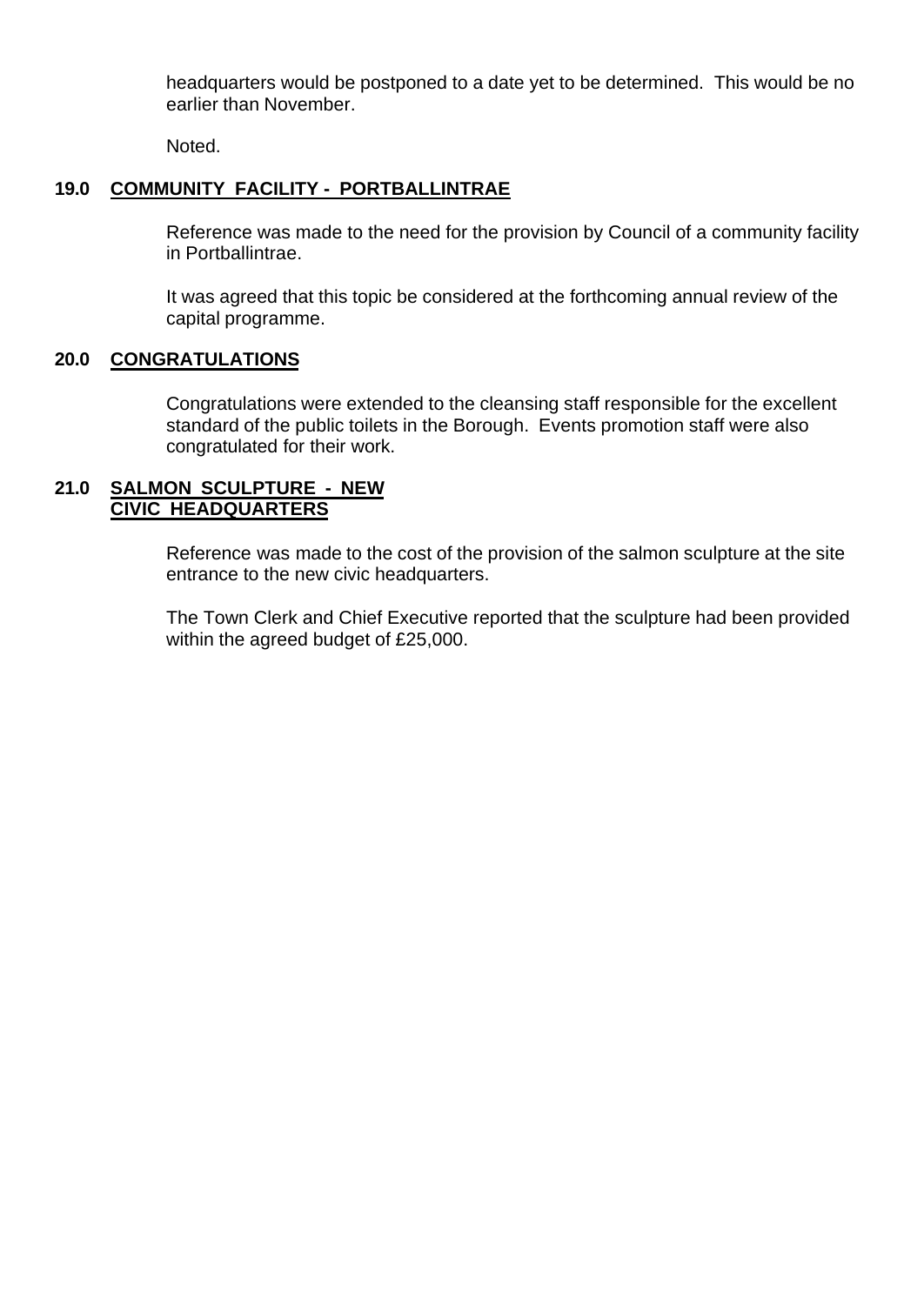## **PLANNING COMMITTEE**

## **12th September, 2000.**

**Present:** Councillor G. L. McLaughlin in the Chair

The Mayor, Councillor E. A. Johnston (Mrs.)

The Deputy Mayor, Councillor B. E. Dempsey (Mrs.)

## **Aldermen**

C. S. Alexander (Ms.) W. J. McClure  $($  Items  $1.3 - 4.0)$  W. J. Watt W. H. King  $($ Items  $1.0 - 1.27)$ (Items  $1.3 - 4.0$ )

# **Councillors**

D. D. Barbour R. A. McPherson  $($ ltems  $1.0 - 1.35)$  W. Mathews E. T. Black (Mrs.) E. M. Mullan  $J. M. Bradley$  (Items  $1.3 - 4.0$ ) O. M. Church (Mrs.) E. O'Hara W. T. Creelman (Items 1.0 – 1.35) J. J. Dallat R. D. Stewart (Items 1.3 – 1.22) N. F. Hillis (Items  $1.3 - 4.0$ )

**Also in**

| Attendance:        | Representatives from the Planning Service -<br>Mr. W. Robinson and Miss J. McMullan                               |
|--------------------|-------------------------------------------------------------------------------------------------------------------|
| Officers in        |                                                                                                                   |
| <b>Attendance:</b> | <b>Town Clerk and Chief Executive, Senior Environmental</b><br><b>Health Officer and Administrative Assistant</b> |
| <b>Apologies:</b>  | Alderman Mrs. Armitage, Councillors Bolton and<br><b>McClarty</b>                                                 |

## **1.0 PLANNING APPLICATIONS**

A list of eighty-six applications was considered (previously supplied).

Applications Deferred from Previous Meeting

1.1 Application No. D1 C/2000/0217/O Proposed dwelling with detached garage adjacent to No. 13 Lisnamuck

The opinion of the Planning Service was to approve.

It was agreed that the application be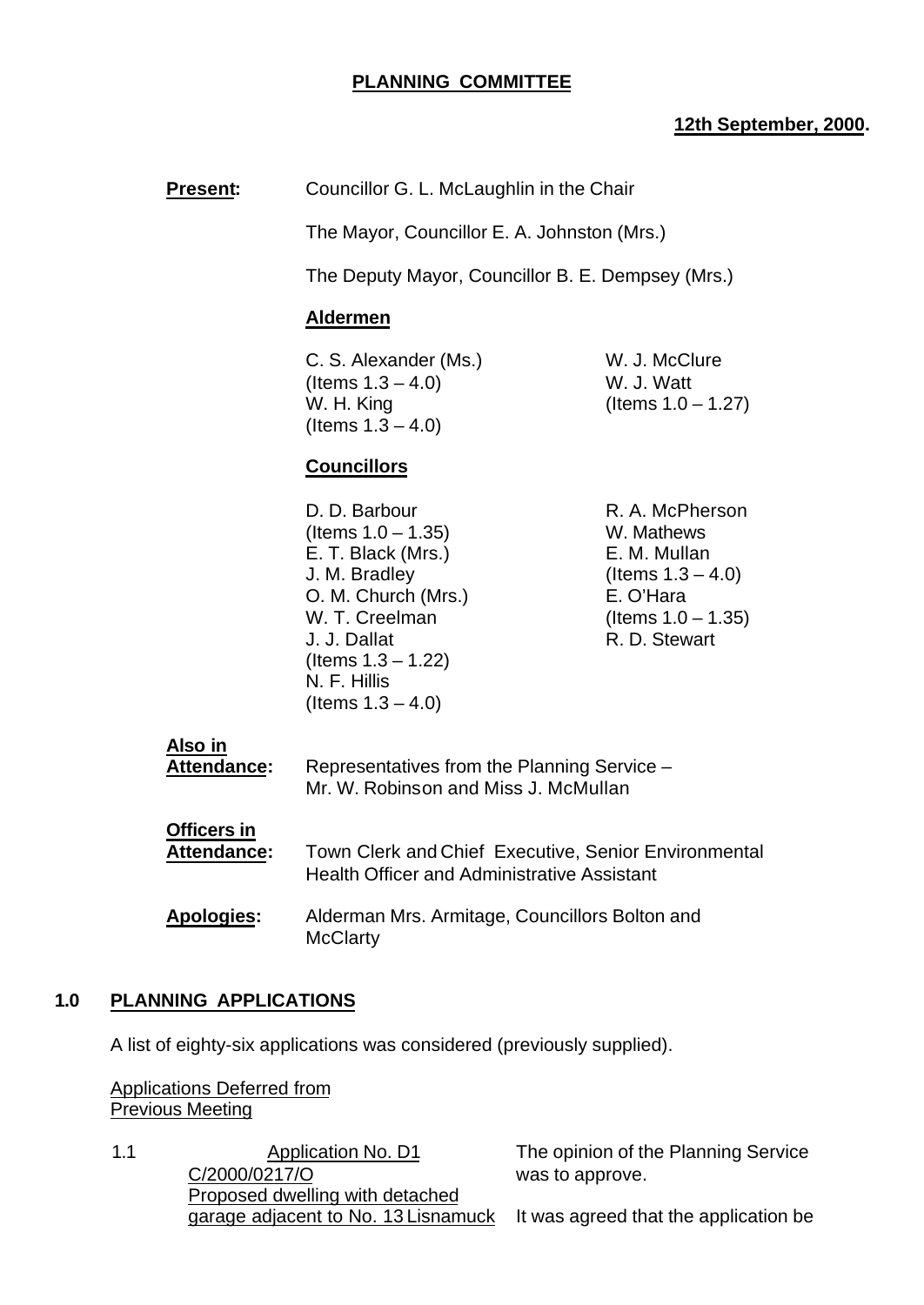Road, Aghadowey, Coleraine for Mr. N. McIlroy

1.2 Application No. D2 C/2000/0252/F Alterations and extension to dwelling at The Lodge, Ballyhome Road, Crocknamolt, Portrush for Mr. A. F. I. McCullough

1.3 Application No. D3 C/2000/0312/F Erection of detached domestic garage at 12 Beaghville Drive, Portrush for Mr. T. Gamble

approved subject to conditions relating to siting and design.

The opinion of the Planning Service was to approve.

It was agreed that the application be approved.

The opinion of the Planning Service was to approve.

Following discussion it was proposed by Councillor Stewart and seconded by Alderman McClure:

> That the application be referred to the Planning Service Management Board for decision with a recommendation to refuse.

On being put to the Meeting the proposal was carried, six members voting in favour and four members voting against.

The opinion of the Planning Service was to approve.

It was agreed that the application be approved.

The opinion of the Planning Service was to refuse.

Following discussion it was proposed by Alderman King, seconded by Councillor Mrs. Church and agreed:

> That the application be deferred for one month to facilitate further discussions with the applicant.

The opinion of the Planning Service was to approve.

No representations had been received within the statutory consultation period and the application would be approved.

1.4 Application No. D4 C/2000/0377/F Erection of one pair of semi-detached dwellings adjacent to 106 Coleraine Road, Portrush for Mr. P. J. O'Kane

1.5 Application No. D5 C/2000/0456/O Site for replacement dwelling at 15 Mayoghill Road, Garvagh, Coleraine for Mr. J. Stewart

1.6 Application No. D6 C/2000/0481/O Dwellling 160 metres west of No. 11 Ballyhackett Lane, Castlerock for Mr. W. Purcell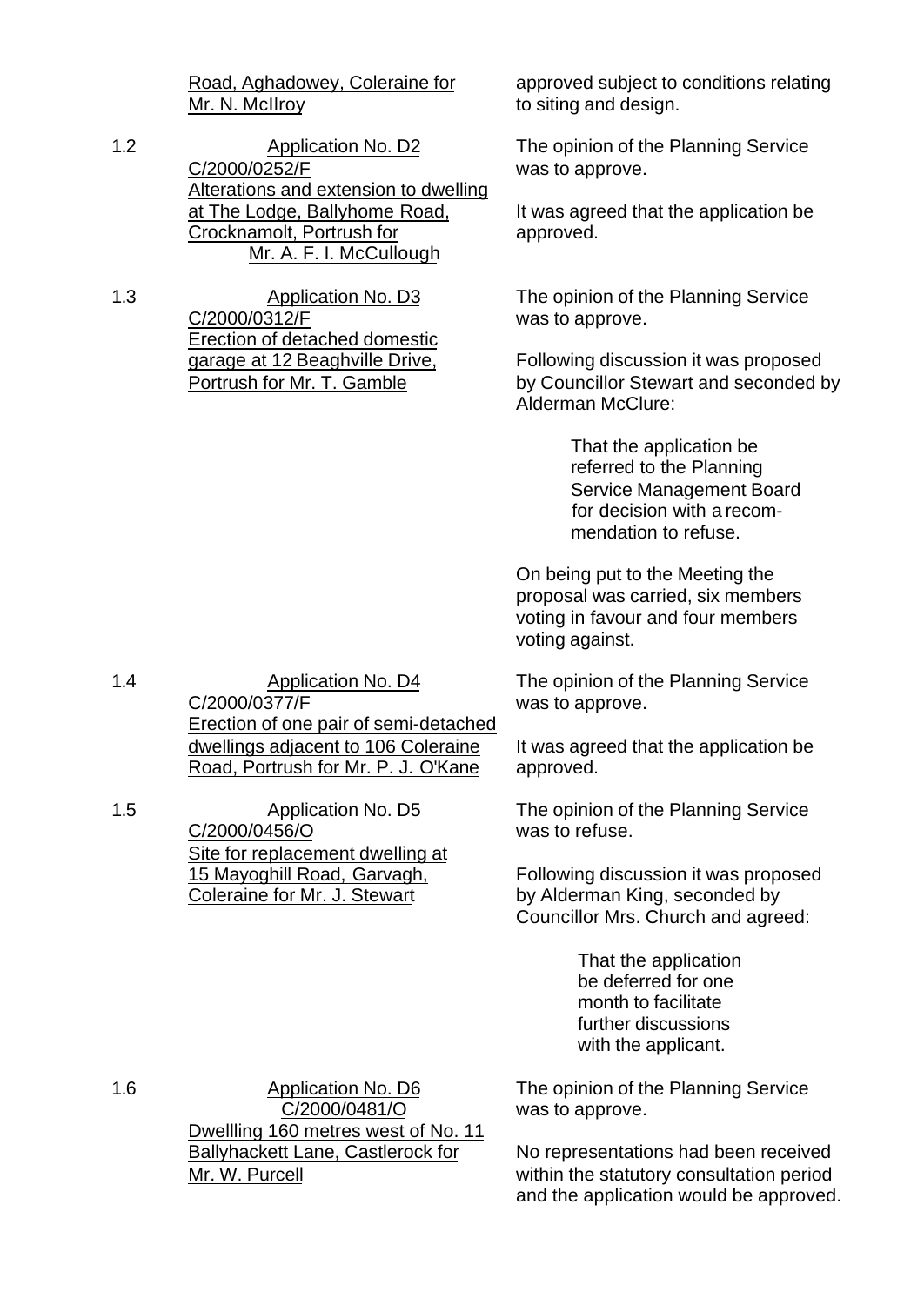1.7 Application No. D7 C/2000/0488/F Erection of two storey building containing 3 no. single bedroom dwellings and three garages at 1 Crocknamack Street, Portrush for Mr. C. Gardner

1.8 Application No. D8 C/2000/0490/O Site for new one-and-a-half storey dwelling at Ardreagh Road, Aghadowey for Mr. J. Kelly

> C/1998/0718 Side extension to existing foodstore (727 sq. m. additional) at Sainsburys Supermarket, Riverside Regional Centre, Coleraine for Sainsburys Supermarkets Ltd.

# **New Applications**

1.9 Application No. 1

The opinion of the Planning Service was to approve.

It was agreed that the application be deferred for one month to facilitate further discussions with the applicant.

The opinion of the Planning Service was to refuse.

It was agreed that the applicant be allowed one week to withdraw the application otherwise the application would be refused.

The opinion of the Planning Service was to refuse.

It was proposed by Councillor Mathews and seconded by Councillor Dallat:

> That the application be refused.

As an amendment it was proposed by Alderman McClure and seconded by Councillor Stewart:

> That the application be deferred for one month.

On being put to the Meeing the amendment was lost, eight members voting in favour and nine members voting against.

It was, therefore, agreed that the application be refused.

The opinion of the Planning Service was to refuse.

It was agreed that the application be deferred for one month to facilitate a Council site visit.

The opinion of the Planning Service was to refuse.

It was agreed that the application be deferred for one month to facilitate

1.10 Application No. 10 C/2000/0474/O Site for bungalow at 51 Belraugh Road, Freugh Td., Garvagh for Mrs. N. Bryson

1.11 Application No. 11 C/2000/0482/O Development of site for static caravan park (with area reserved for 6 no. tourers) adjacent to 41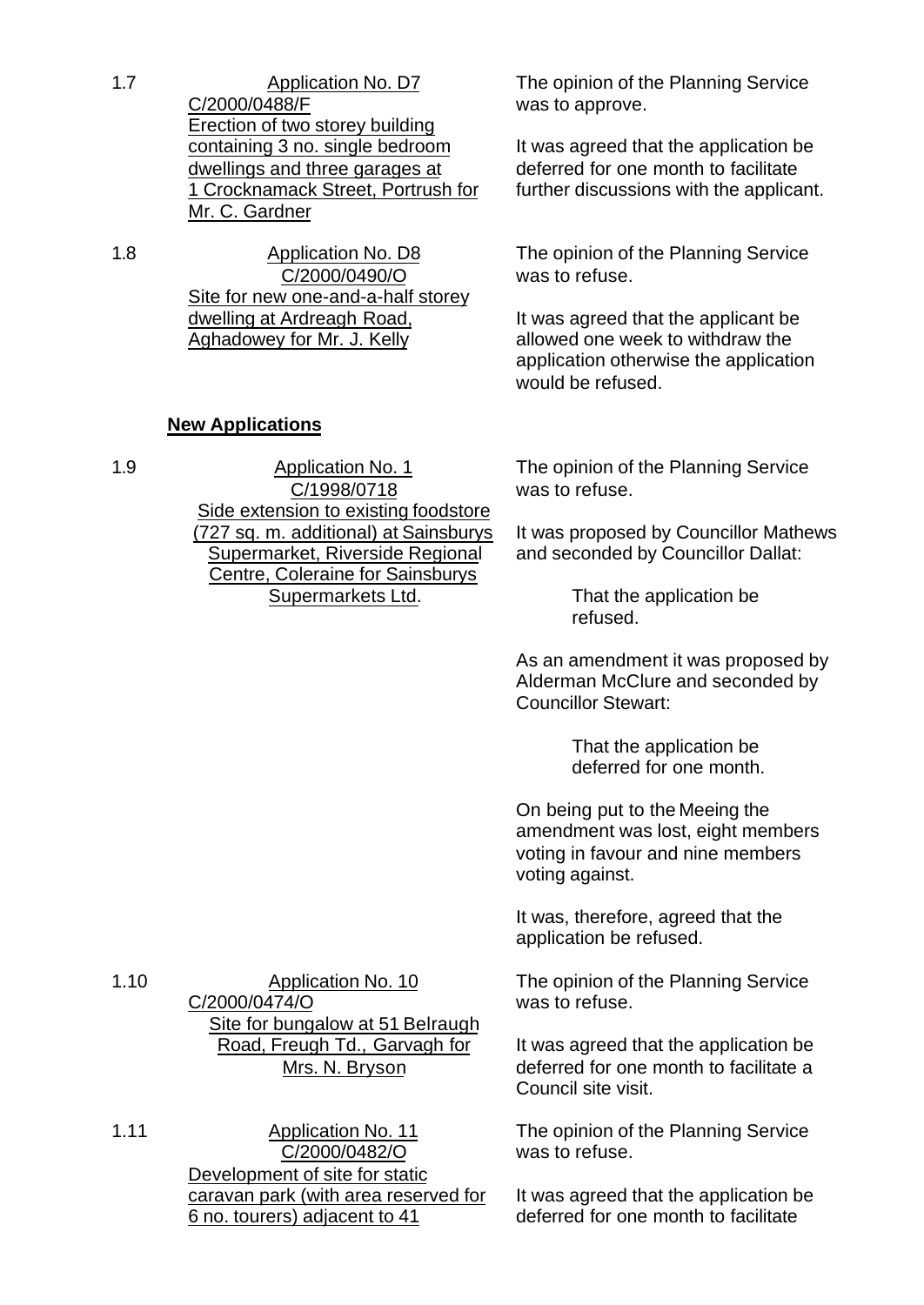Ballyhackett Road, Castlerock for Mr. W. Purcell

1.12 Application No. 12 C/2000/0489/O Site for erection of farm retirement dwelling at Camus Lane, (Camus Td.), Coleraine for Mr. W. J. Moore

1.13 Application No. 14 C/2000/0501/O Site for dwelling at site adjacent to No. 10 Magheramore Road, Garvagh for Mr. J. Linton

1.14 Application No. 21 C/2000/0525/F Erection of detached garage at 22 Sandel Park, Coleraine for Mr. S. Fraser

1.15 Application No. 23 C/2000/0538/F Erection of one block of 2 no. townhouses and one block of 4 no. apartments at Sites 4 and 5 Meadowlands, Portstewart for Mr. B. Kearney

1.16 Application No. 24 C/2000/0540/F Conversion of ex-dwelling into 2 no. apartments with extension to same at 9 Millbank Avenue, Portstewart for Mr. S. Forde

The opinion of the Planning Service was to refuse.

It was agreed that the application be deferred for one month to facilitate a Council site visit.

The opinion of the Planning Service was to refuse.

It was agreed that the application be deferred for one month to facilitate further discussions with the applicant.

The opinion of the Planning Service was to refuse.

Reported that satisfactory amended plans had now been received and the application would be approved.

The opinion of the Planning Service was to refuse.

It was agreed that the application be deferred for one month to facilitate a Council site visit.

The opinion of the Planning Service was to refuse.

Following discussion it was proposed by Councillor Hillis and seconded by Councillor Dallat and agreed:

> That the application be deferred for one month to facilitate a Council site visit.

The opinion of the Planning Service was to approve.

No further representations had been received within the statutory consultation period and the application would be approved.

1.17 Application No. 26 C/2000/0548/F Housing development  $-\overline{31}$  no. bungalows; 19 no. chalet bungalows; 10 no. detached houses, 14 no. semi-detached houses (74 total) with detached garages on land off Magheramenagh, Portrush for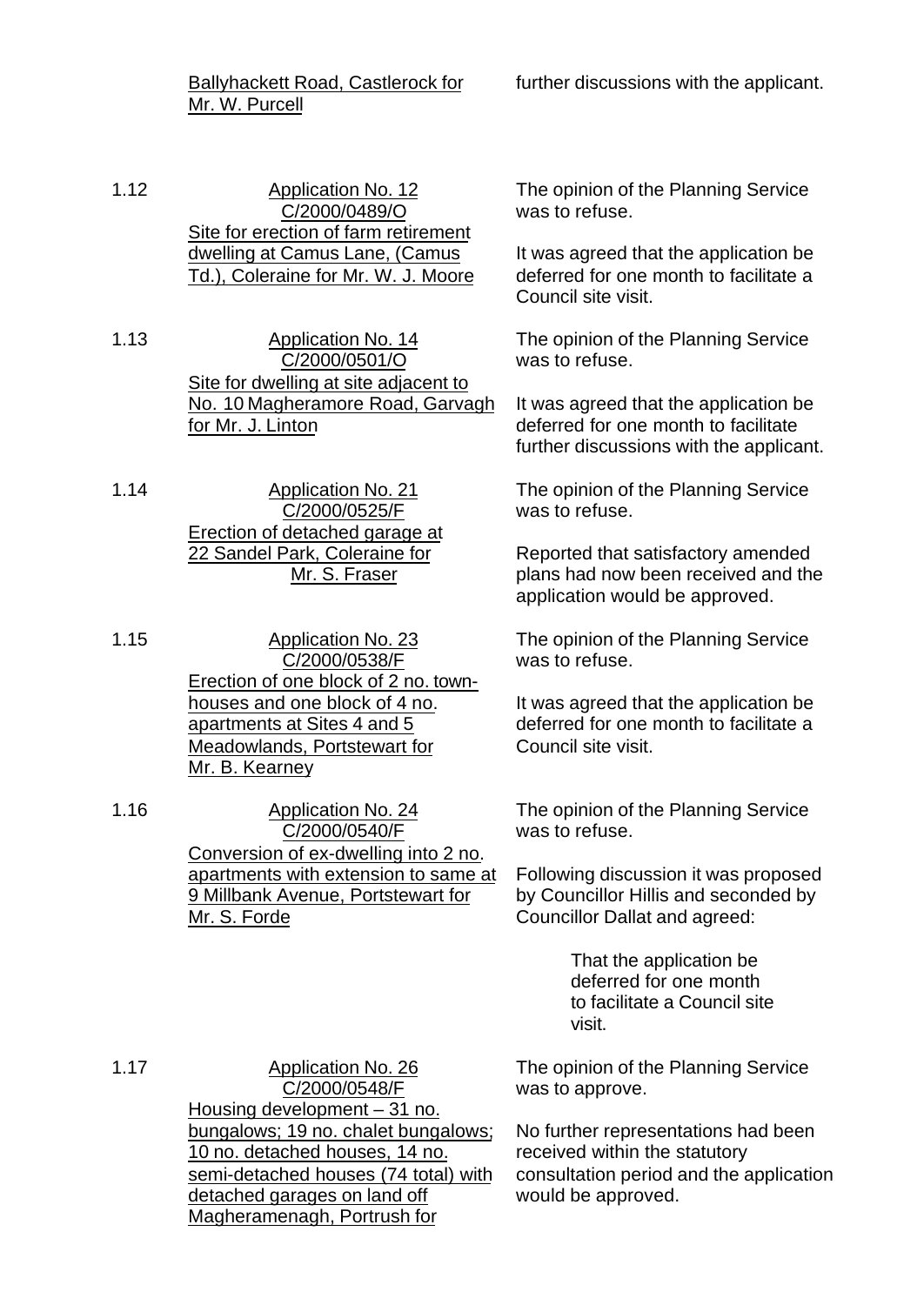# N M Developments

| 1.18<br>Application No. 27<br>C/2000/0549/O<br>Site for dwelling on land off Rusky<br>Park, Aghadowey, Coleraine for<br>Mr. W. Kelly |                                                                                                                                       | The opinion of the Planning Service<br>was to refuse.                                                                                                                                                                                                                |
|--------------------------------------------------------------------------------------------------------------------------------------|---------------------------------------------------------------------------------------------------------------------------------------|----------------------------------------------------------------------------------------------------------------------------------------------------------------------------------------------------------------------------------------------------------------------|
|                                                                                                                                      |                                                                                                                                       | It was agreed that the application be<br>deferred for one month to facilitate a<br>Council site visit.                                                                                                                                                               |
| 1.19                                                                                                                                 | <b>Application No. 28</b><br>C/2000/0553/O                                                                                            | The opinion of the Planning Service<br>was to refuse.                                                                                                                                                                                                                |
|                                                                                                                                      | Site for dwelling on land off Kurin<br>Road, Garvagh for Mr. J. McNicholl                                                             | No representations had been received<br>within the statutory consultation period.                                                                                                                                                                                    |
|                                                                                                                                      |                                                                                                                                       | It was agreed that the application be<br>deferred for one month to facilitate a<br>Council Site visit.                                                                                                                                                               |
| 1.20                                                                                                                                 | <b>Application No. 32</b><br>C/2000/0566/O                                                                                            | The opinion of the Planning Service<br>was to refuse.                                                                                                                                                                                                                |
|                                                                                                                                      | Site for dwelling on land at<br>Ballylintagh Road, Culdrum Td.,<br>Coleraine for Mr. W. W. Reid                                       | It was agreed that the application be<br>deferred for one month to facilitate<br>further discussions with the applicant.                                                                                                                                             |
| 1.21                                                                                                                                 | <b>Application No. 33</b><br>C/2000/0572/F                                                                                            | The opinion of the Planning Service<br>was to refuse.                                                                                                                                                                                                                |
| <b>D G K Developments</b>                                                                                                            | Erection of a two-storey office head-<br>quarters building at Sandel Village<br>Centre, Knocklyn Road, Coleraine for                  | The application had now been<br>withdrawn.                                                                                                                                                                                                                           |
| 1.22                                                                                                                                 | <b>Application No. 35</b><br>C/2000/0576/F                                                                                            | The opinion of the Planning Service<br>was to refuse.                                                                                                                                                                                                                |
|                                                                                                                                      | Proposed dwelling and detached<br>garage at Liswatty Upper Td.,<br>Liswatty Road, Coleraine (adjacent to<br>No. 14) for Mr. B. McGill | It was agreed that the application be<br>deferred for one month to facilitate a<br>Council site visit.                                                                                                                                                               |
| 1.23                                                                                                                                 | <b>Application No. 38</b><br>C/2000/0580/O                                                                                            | The opinion of the Planning Service<br>was to refuse.                                                                                                                                                                                                                |
|                                                                                                                                      | Site for dwelling and garage 200m<br>east of 22 Tamneyrankin Road,<br>Swatragh for Mr. J. P. Tohill                                   | It was agreed that the application be<br>deferred for one week to enable the<br>applicant to discuss the proposal with<br>the Planning Service. If agreement<br>could be reached the application would<br>be approved otherwise the application<br>would be refused. |
| 1.24                                                                                                                                 | <b>Application No. 39</b><br>C/2000/0581/O<br>Site for dwelling and garage 310m                                                       | The opinion of the Planning Service<br>was to refuse.                                                                                                                                                                                                                |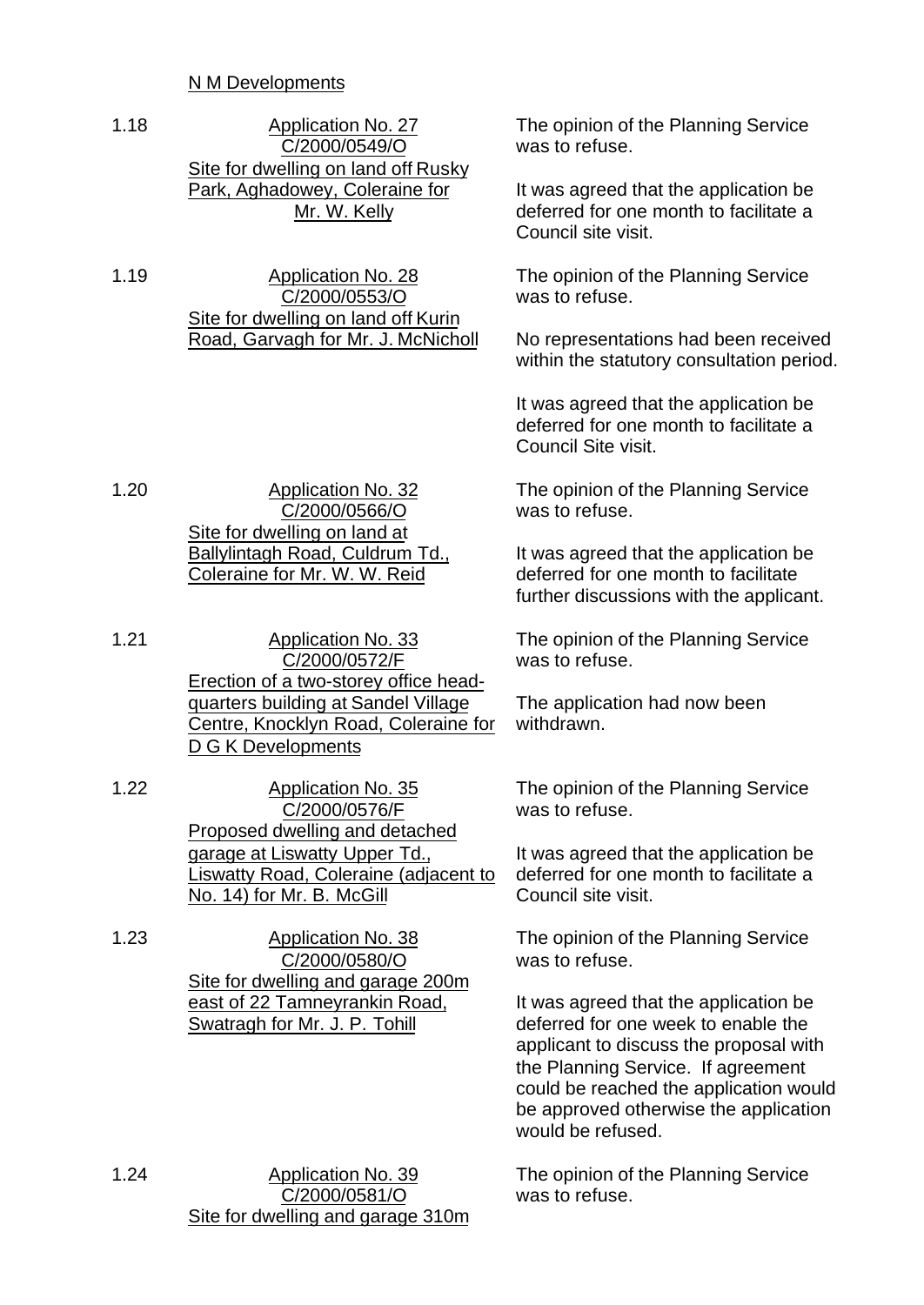## (approx.) north of 61 Cullyrammer Road, Garvagh for Mr. J. Taylor

1.25 Application No. 40 C/2000/0585/F Demolition of existing building and erection of 14 apartments (fourstorey) at 5/6 Ramore Avenue, Portrush for J. Milliken

- 1.26 Application No. 50 C/2000/0607/O Site for dwelling adjacent to 15 Ballygawley Road, Aghadowey, Coleraine for Mr. and Mrs. E. Millsopp
- 1.27 Application No. 57 C/2000/0627/O Site for new dwelling adjacent to 28 Blackrock Road, Kilrea for Mr. O. Shiels
- 1.28 Application No. 61 C/2000/0633/O Proposed dwelling house with detached garage 60m north of 46 Glebe Road, Castlerock for Mr. W. Holmes

Application No. 62 C/2000/0634/O Proposed dwelling house with detached garage 140m north of 46 Glebe Road, Castlerock for Mr. W. Holmes

1.29 Application No. 67 C/2000/0641/F Erection of side and rear extensions, front porch, conservatory and dormer windows at 204 Ballywillan Road, Portrush for Mr. B. Taylor

1.30 Application No. 70 C/2000/0647/F First floor side extension and alterations to dwelling (amended design) at 22 Ratheane Avenue, It was agreed that the application be deferred for one month to facilitate a Council site visit.

The opinion of the Planning Service was to refuse.

It was agreed that the application be deferred for one month to facilitate further discussions with the applicant.

The opinion of the Planning Service was to refuse.

It was agreed that the application be deferred for one month to facilitate a Council site visit.

The opinion of the Planning Service was to refuse.

It was agreed that the application be deferred for one month to facilitate a Council site visit.

The opinion of the Planning Service was to refuse both applications.

It was agreed that the applications be deferred for one month to facilitate further discussions with the applicant.

The opinion of the Planning Service was to refuse.

It was agreed that the application be deferred for one month to facilitate further discussions with the applicant.

The opinion of the Planning Service was to refuse.

No further representations had been received within the statutory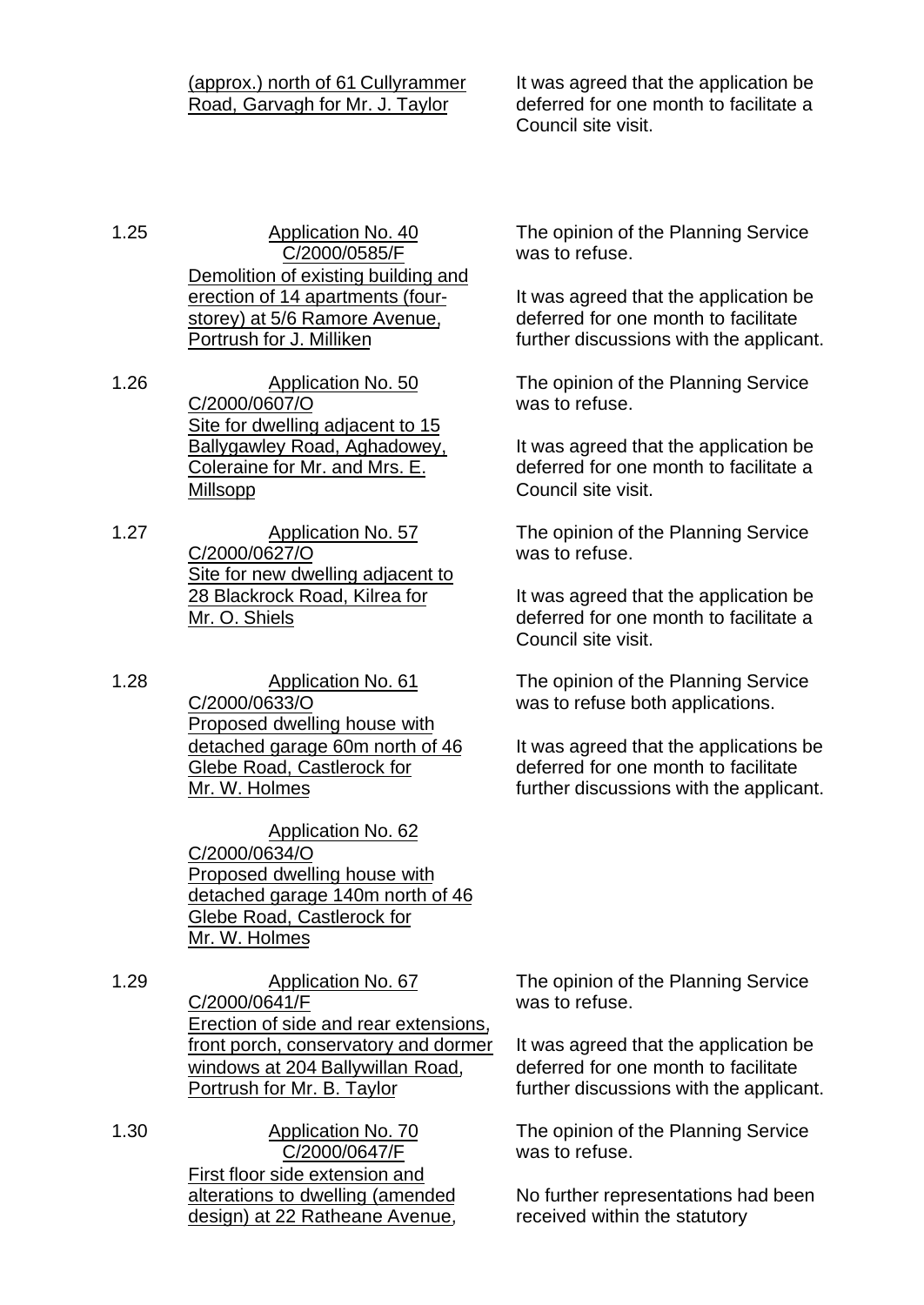|      | <b>Mountsandel Road, Coleraine for</b><br>Mr. I. Murray                                                                                               | consultation period.<br>It was agreed that the application be<br>deferred for one month to facilitate<br>further discussions with the applicant.                                                                                     |
|------|-------------------------------------------------------------------------------------------------------------------------------------------------------|--------------------------------------------------------------------------------------------------------------------------------------------------------------------------------------------------------------------------------------|
| 1.31 | <b>Application No. 71</b><br>C/2000/0648/O<br>Site for dwelling adjacent to 40<br><b>Ballyhackett Road, Castlerock for</b><br>Mr. R. Dixon            | The opinion of the Planning Service<br>was to refuse.<br>It was agreed that the application be<br>deferred for one week to enable the<br>applicant to discuss the proposal with                                                      |
|      |                                                                                                                                                       | the Planning Service. If agreement<br>could be reached the application would<br>be approved otherwise the application<br>would be refused.                                                                                           |
| 1.32 | <b>Application No. 72</b><br>C/2000/0650/F                                                                                                            | The opinion of the Planning Service<br>was to approve.                                                                                                                                                                               |
|      | One-and-a-half-storey dwelling at<br>Site 24 Meadowlands, Portstewart<br>from Mr. D. Dalzell                                                          | No further representations had been<br>received within the statutory<br>consultation period and the application<br>would be approved.                                                                                                |
| 1.33 | <b>Application No. 74</b><br>C/2000/0652/A<br>Display of illuminated projecting sign<br>at Market Court, 61 New Row,<br>Coleraine for Mr. D. Cochrane | The opinion of the Planning Service<br>was to refuse.                                                                                                                                                                                |
|      |                                                                                                                                                       | It was agreed that the application be<br>deferred for one month to facilitate<br>further discussions with the applicant.                                                                                                             |
| 1.34 | <b>Application No. 76</b><br>C/2000/0654/O<br>Site for dwelling and garage at                                                                         | The opinion of the Planning Service<br>was to refuse.                                                                                                                                                                                |
|      | Gortmacrane Road, Kilrea for<br>Mr. N. McAllister                                                                                                     | It was agreed that the application be<br>deferred for one month to facilitate a<br>Council site visit.                                                                                                                               |
| 1.35 | <b>General Matters</b>                                                                                                                                | (a) Caravan sites - spacing;<br>(b) Regulations - Change of use of<br>retail premises;<br>(c) Location of petrol signs;<br>(d) Bayview Hotel, Portballintrae -<br>Height of building;<br>(e) Waxworks - Dunluce Avenue,<br>Portrush; |

(f) Ballintrae Hotel, Portballintrae – Car Parking.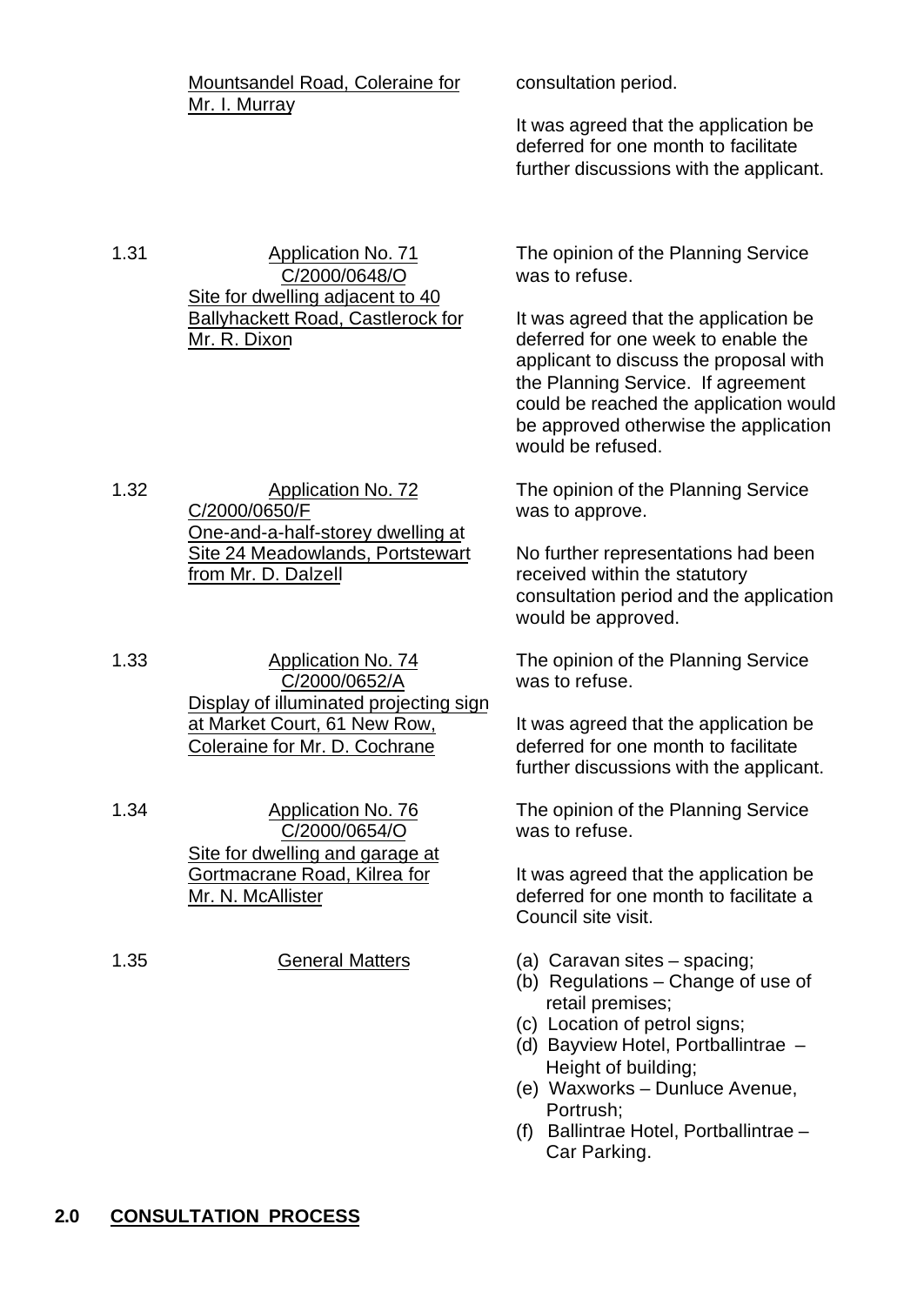Reference was made to the need to review the current planning consultation process with a view to identifying potential areas of improvement.

The Town Clerk and Chief Executive advised that discussions on this topic were ongoing with Planning Service and a special meeting of Committee would be called to consider the various options.

# **3.0 PLANNING APPEALS COMMISSION**

Tabled:

- (a) Planning Appeals Commission's Bulletin July, 2000;
- (b) Chief Commissioner's Annual Report 1999/2000.

# **4.0 ENVIRONMENT AND HERITAGE SERVICE**

Tabled:

- (a) Environment and Heritage Service's Corporate and Business Plan 2000 – 2003;
- (b) Scheduled Historic Monuments  $-31<sup>st</sup>$  March, 2000.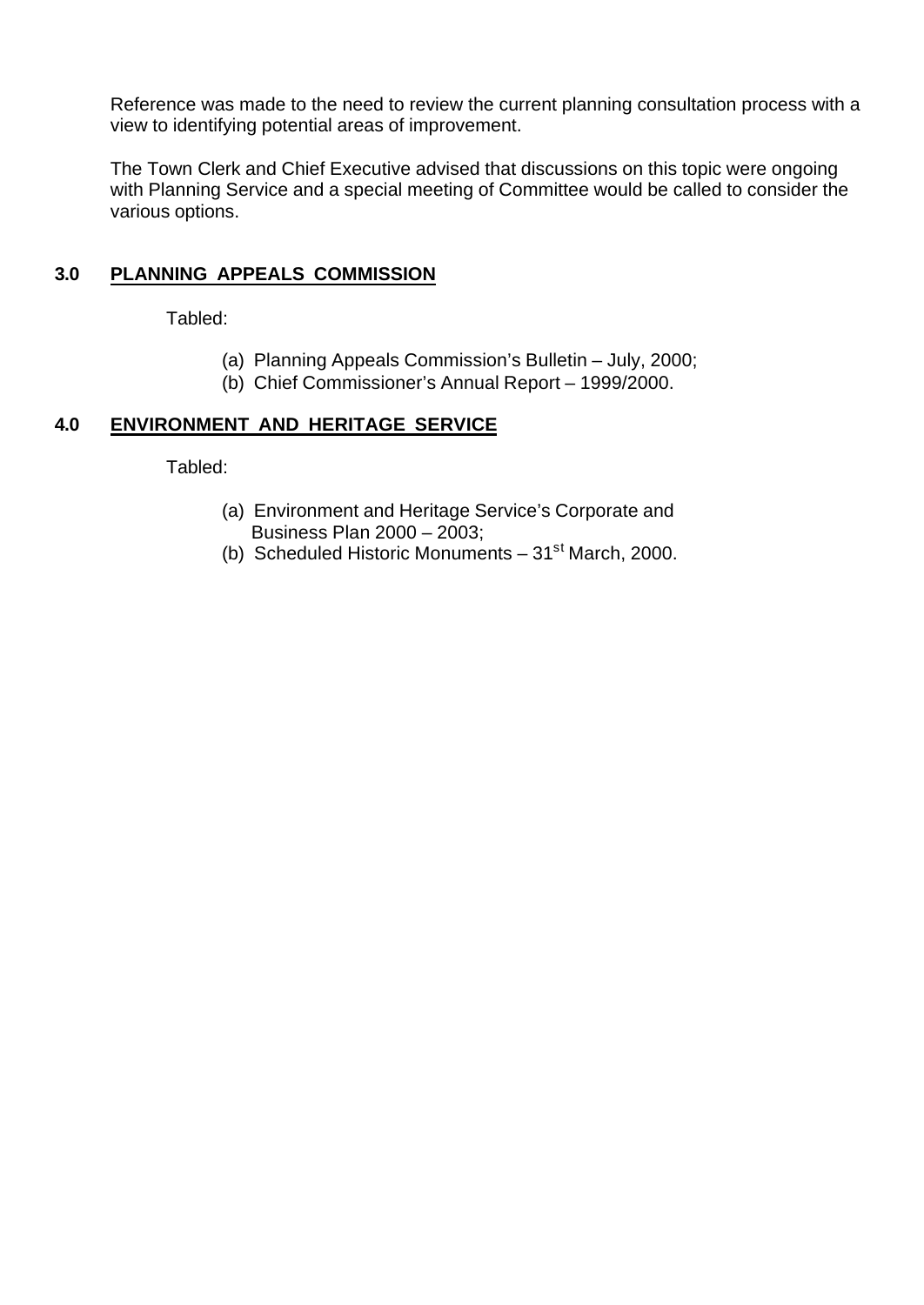# **POLICY AND DEVELOPMENT COMMITTEE**

# **19th September, 2000.**

|     | <b>Present:</b>                   | Councillor J. M. Bradley, in the Chair<br>The Mayor, Councillor E. A. Johnston (Mrs.)<br>(Items $7.0 - 27.0$ )                                                                                                                                                                                      |                                                                                                   |
|-----|-----------------------------------|-----------------------------------------------------------------------------------------------------------------------------------------------------------------------------------------------------------------------------------------------------------------------------------------------------|---------------------------------------------------------------------------------------------------|
|     |                                   |                                                                                                                                                                                                                                                                                                     |                                                                                                   |
|     |                                   | The Deputy Mayor, Councillor B. E. Dempsey (Mrs.)                                                                                                                                                                                                                                                   |                                                                                                   |
|     |                                   | Aldermen                                                                                                                                                                                                                                                                                            |                                                                                                   |
|     |                                   | C. S. Alexander (Ms.)<br>P. E. A. Armitage (Mrs.)                                                                                                                                                                                                                                                   | W. J. McClure<br>W. J. Watt                                                                       |
|     |                                   | Councillors                                                                                                                                                                                                                                                                                         |                                                                                                   |
|     |                                   | E. T. Black (Mrs.)<br>R. S. Bolton<br>O. M. Church (Mrs.)<br>W. T. Creelman<br>J. J. Dallat<br>G. L. McLaughlin                                                                                                                                                                                     | R. A. McPherson<br>E. M. Mullan<br>(Items $3.2 - 27.0$ )<br>E. O'Hara<br>R. D. Stewart            |
|     | <b>Officers in</b><br>Attendance: | Town Clerk and Chief Executive, Director of Corporate Services,<br>Head of Development Services (Items $1.0 - 3.6$ ), Tourism and<br>Marketing Officer, Policy Development Officer, Personnel Officer<br>(Items $1.0 - 3.6$ ), Finance Officer (Items $1.0 - 3.6$ ) and Administrative<br>Assistant |                                                                                                   |
|     | Apologies:                        |                                                                                                                                                                                                                                                                                                     | Alderman King, Councillors Barbour, Hillis, McClarty and Mathews                                  |
| 1.0 | <b>ILLNESS</b>                    |                                                                                                                                                                                                                                                                                                     |                                                                                                   |
|     |                                   |                                                                                                                                                                                                                                                                                                     | The Chairman reported that Councillor Barbour's<br>son. Paul, had sustained a sporting injury and |

son, Paul, had sustained a sporting injury and Councillor Barbour was unavailable to chair the meeting. Members extended best wishes for a speedy recovery.

# **2.0 CORPORATE SERVICES REPORT**

The Report of the Director of Corporate Services was considered (previously supplied).

Matters arising:

## **Finance**

2.1 Councillors' Allowances Consideration was given to the Department of the Environment's consultation paper (previously supplied) on proposals for the amendment of the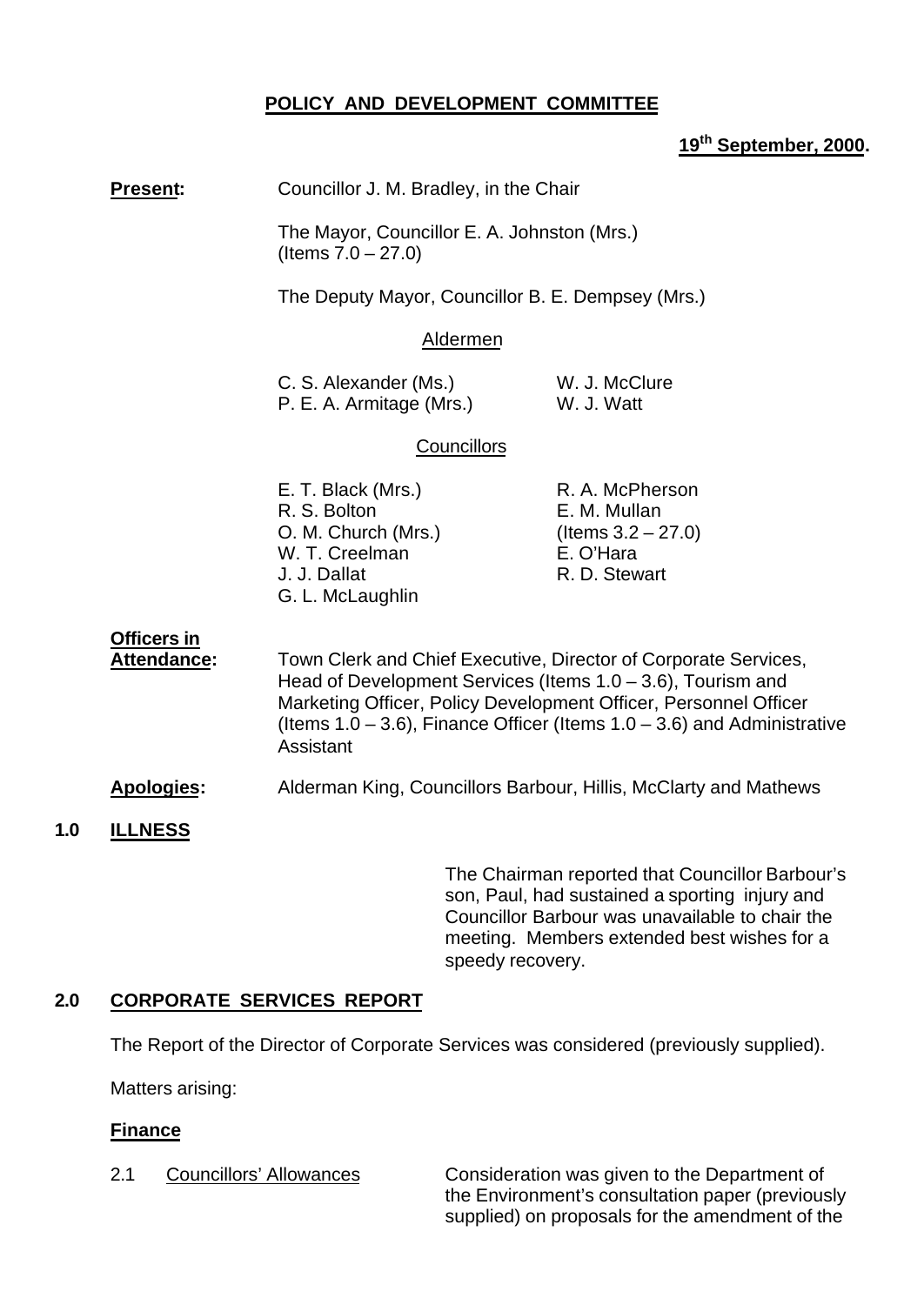current system of Councillors' Allowances.

Following discussion it was agreed to defer this topic to the September meeting of Council in order to allow the views of the National Association of Councillors to be obtained.

2.2 Loan Sanctions Recommended:

That borrowing approval be sought in respect of the undernoted capital expenditure:

£

| <b>Scheme</b>                                  | 1. Anderson Park Environmental<br>355,000<br>2. Loughanhill Civic Amenity Site<br>170,000 |         |
|------------------------------------------------|-------------------------------------------------------------------------------------------|---------|
| 3. Craigahulliar Landfill Site - Capping       |                                                                                           | 140,000 |
| 4. Portstewart Town Hall - Refurbishment       |                                                                                           | 145,000 |
| 5. Portballintrae Public Conveniences          |                                                                                           | 117,000 |
| 6. Leachate Holding Tank - Construction        |                                                                                           | 35,000  |
| 7. Purchase of Machinery - Grounds Maintenance |                                                                                           | 60,000  |
| 8. Purchase of Machinery - Street Cleansing    |                                                                                           | 18,000  |
| 9. Purchase of Compactor - Loughanhill Depot   |                                                                                           | 18,000  |

2.3 Accounts Committee noted that creditors' payments, as per lists circulated, had been issued as follows:

**July**

Revenue A/C - £980,851.03 Capital A/C - £803,784.42

#### **August**

Revenue A/C - £1,020,172.37 Capital A/C - £627,051.92

2.3.1 Osprey Future Image Reference was made to payments to Council's P.R. Consultants, Osprey Future Image. The Tourism and Marketing Officer would update Alderman Ms. Alexander on this topic.

2.4 Report of Local Consideration was given to the report of the Government Auditor **Local** Government Auditor on Council's Accounts for 1998/99 and the contents noted.

**Personnel**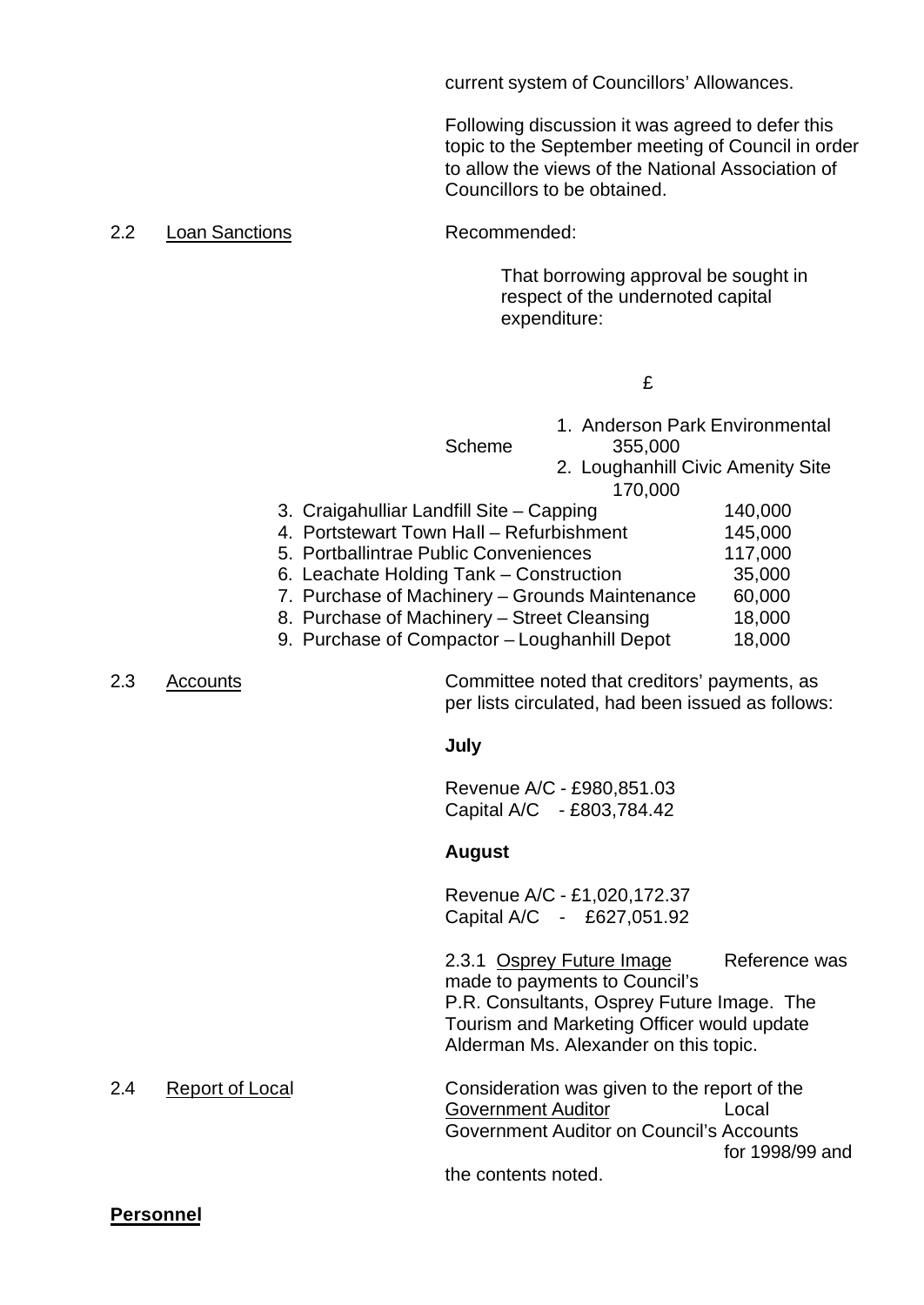2.5 New Appointments The following appointments had been made in accordance with the Local Government Staff Commission's Code of Procedure on Recruitment and Selection:

# **Chief Executive's Department**

Tourist Information Assistant (Job Share) (Existing Post) – Mrs. S. Duggan

## **Technical Services Department**

Street Cleaner (Gum Machine) (New Post) – Mr. C. McGowan

# **Leisure Services Department**

Centre Attendant (Replacement) – Mr. J. Allen

# **3.0 DEVELOPMENT SERVICES REPORT**

The Report of the Head of Development Services was considered (previously supplied).

Matters arising:

| 3.1 | <b>CORE Network – Progress</b><br><b>Report</b>                                                        | Consideration was given to the progress report<br>(previously supplied) on the work of the CORE<br>Network of Councils and the contents noted.                                                      |
|-----|--------------------------------------------------------------------------------------------------------|-----------------------------------------------------------------------------------------------------------------------------------------------------------------------------------------------------|
| 3.2 | <b>Bio-Northern Ireland</b><br>Conference - 1 <sup>st</sup> - 3 <sup>rd</sup> October,<br><u> 2000</u> | Committee noted that all preparations for the<br>Bio-Northern Ireland Conference $-1st - 3rd$<br>October, 2000, as detailed in the report, had been<br>confirmed.                                   |
| 3.3 | <b>Tourism Development Strategy</b>                                                                    | Committee noted that consultation on the draft<br>tourism strategy would close at the end of<br>September.                                                                                          |
|     |                                                                                                        | Following discussion it was agreed that a Special<br>Meeting of Committee be arranged to discuss this<br>topic.                                                                                     |
| 3.4 | <b>British Airways Tourism Awards</b>                                                                  | Committee noted that nominations, as detailed in<br>the report, had been submitted for the 2000 British<br>Airways Tourism Awards.                                                                  |
| 3.5 | <b>Clare Tourism Conference</b>                                                                        | Recommended:                                                                                                                                                                                        |
|     |                                                                                                        | That Councillors Mrs. Black and Dallat and<br>an officer attend the Clare Tourism<br>Conference entitled "Tourism - Delivering<br>the Product" – $24^{\text{th}}$ /25 <sup>th</sup> November, 2000. |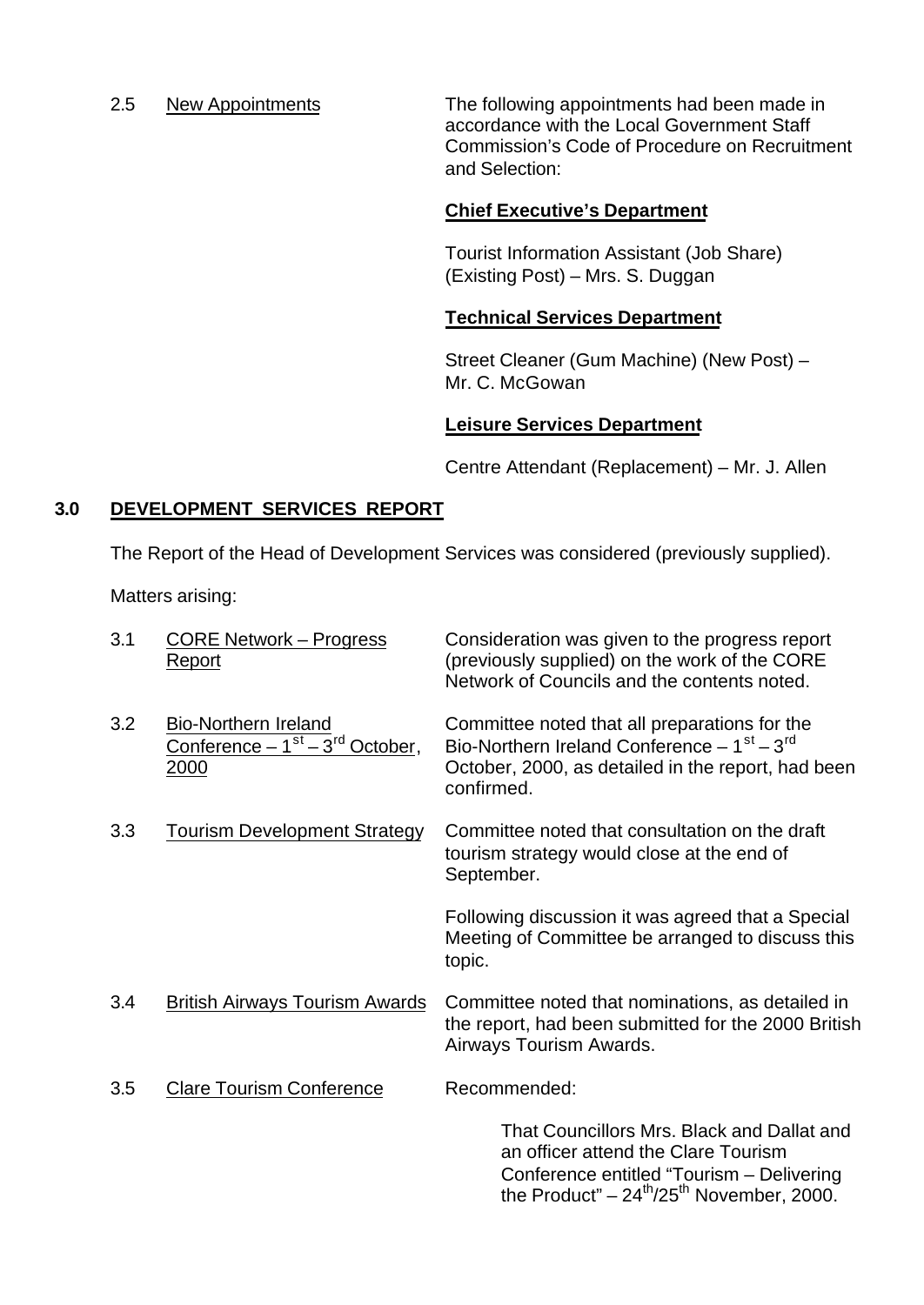3.6 National Association of Flower Recommended: Arrangement Societies

That Council host a welcome reception for delegates attending the National Association of Flower Arrangement Societies' Annual Conference to be held at the University of Ulster, Coleraine –  $10^{th}$  –  $13^{th}$  September, 2001.

# **4.0 LOCAL GOVERNMENT ETHICAL FRAMEWORK - CODE OF CONDUCT FOR COUNCILLORS**

Consideration was given to the Department of the Environment's consultation paper (previously supplied) on a proposed framework for a code of conduct for Councillors.

Following discussion it was proposed by Councillor Dallat, seconded by the Deputy Mayor and recommended that Council endorse the implementation of the code of conduct as outlined.

# **5.0 (a) ACUTE HOSPITAL REVIEW GROUP**

## **(b) PUBLIC HEALTH STRATEGY - DEPARTMENT OF HEALTH, SOCIAL SERVICES AND PUBLIC SAFETY**

Council had been invited to comment on these topics.

Following discussion it was agreed that a Special Meeting of Committee be arranged to help formulate a response.

# **6.0 ALLOCATING RESOURCES TO HEALTH AND SOCIAL SERVICES BOARDS**

Consideration was given to a letter from the Capitation Formula Review Group (previously supplied).

Council had been invited to comment on proposals to change the capitation formula for the allocation of revenue resources to the four Health and Social Services Boards.

To assist this process pre-consultation workshops had been arranged at a number of venues between  $20^{th} - 28^{th}$  September, 2000.

Councillors McLaughlin and Stewart indicated that they would attend one of the workshops. Any other member interested in attending was requested to notify the Town Clerk and Chief Executive.

# **7.0 INQUIRY INTO TRANSPORT USED FOR CHILDREN TRAVELLING TO AND FROM SCHOOL**

Consideration was given to a letter (previously supplied) from the Northern Ireland Assembly Environment Committee advising that it would be holding a formal inquiry into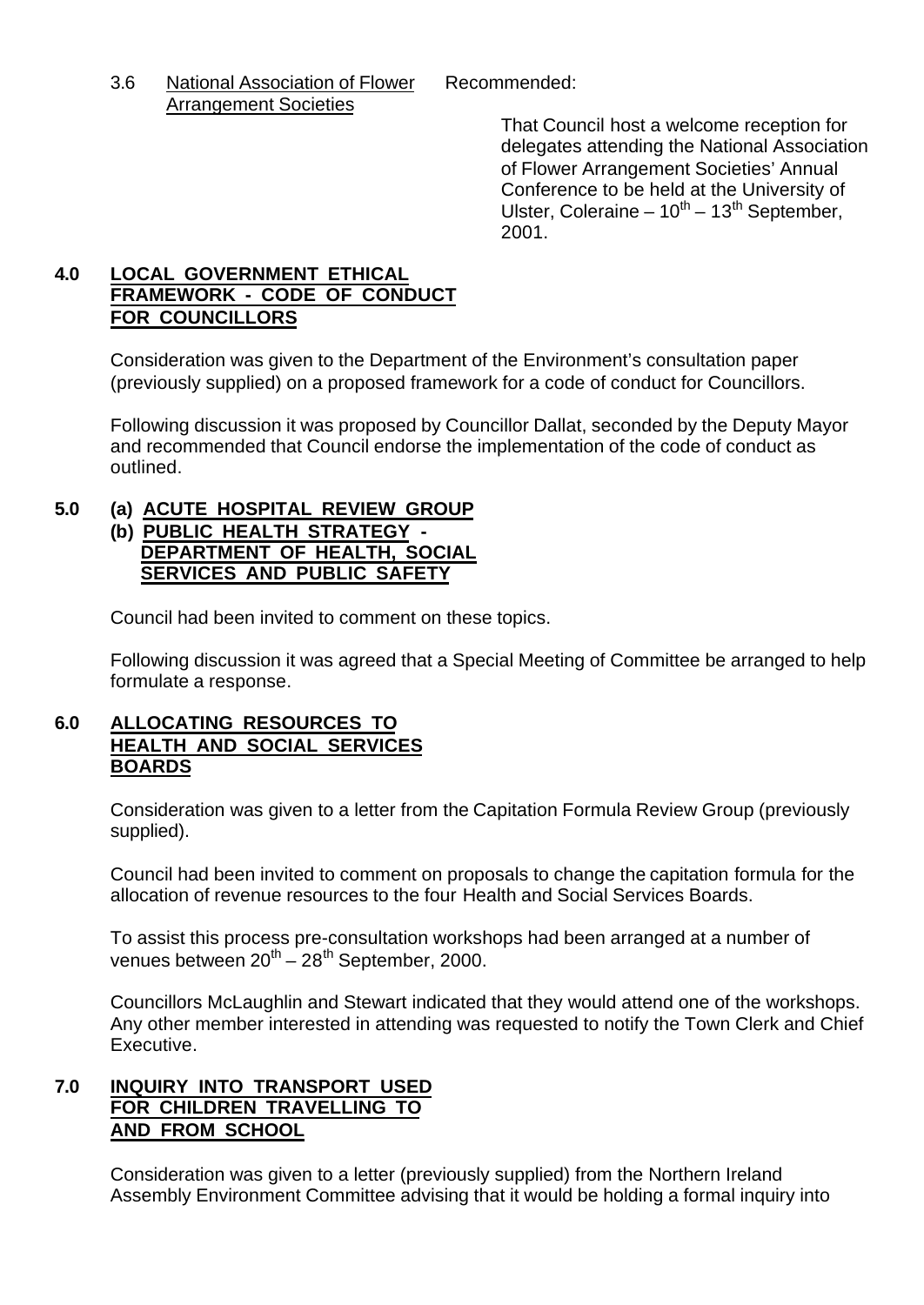transport used for children travelling to and from school. Council had been invited to make a submission on this topic.

Following a full discussion it was recommended that the Town Clerk and Chief Executive make a submission highlighting members' concern at the urgent need to improve safety in relation to school transport.

# **8.0 REVIEW OF THE CRIMINAL JUSTICE SYSTEM IN NORTHERN IRELAND**

Consideration was given to the Review of the Criminal Justice System in Northern Ireland (previously supplied).

The Town Clerk and Chief Executive elaborated on the potential impact on Council of the proposals regarding community safety.

Following discussion it was recommended that Council broadly welcome the review.

## **9.0 EQUALITY WORKING GROUP - MEMBERSHIP**

The Town Clerk and Chief Executive reported that he had received the following party nominations for membership of the Equality Working Group:

Alliance – The Deputy Mayor DUP – Alderman McClure SDLP – Councillor Dallat Ulster Unionist – Alderman Mrs. Armitage and Councillor McPherson

Both Independent members had indicated their wish to participate in this working group. Alderman Ms. Alexander subsequently withdrew and, therefore, Councillor Bolton would be the Independent member on the group.

An early meeting of the Group would be needed to update members on the programme of work.

# **10.0 INTERIM REPORT - RAILWAYS TASK FORCE**

Consideration was given to an overview of the Interim Report of the Railways Task Force (previously supplied) which identified the decisions needed to be taken on the future of the Province's railways.

It was agreed that the Northern Corridor Railways Group should continue to lobby Government to secure funding for the retention and enhancement of the Londonderry/Belfast rail link.

# **11.0 CIVIC HEADQUARTERS PROJECT**

Consideration was given to the Minutes of the Civic Headquarters Project Steering Group Meeting of 1<sup>st</sup> September, 2000 (previously supplied) and the contents noted.

The Town Clerk and Chief Executive reported that following this meeting a completion date had now been agreed with the main contractor (O'Hare & McGovern). The move to the new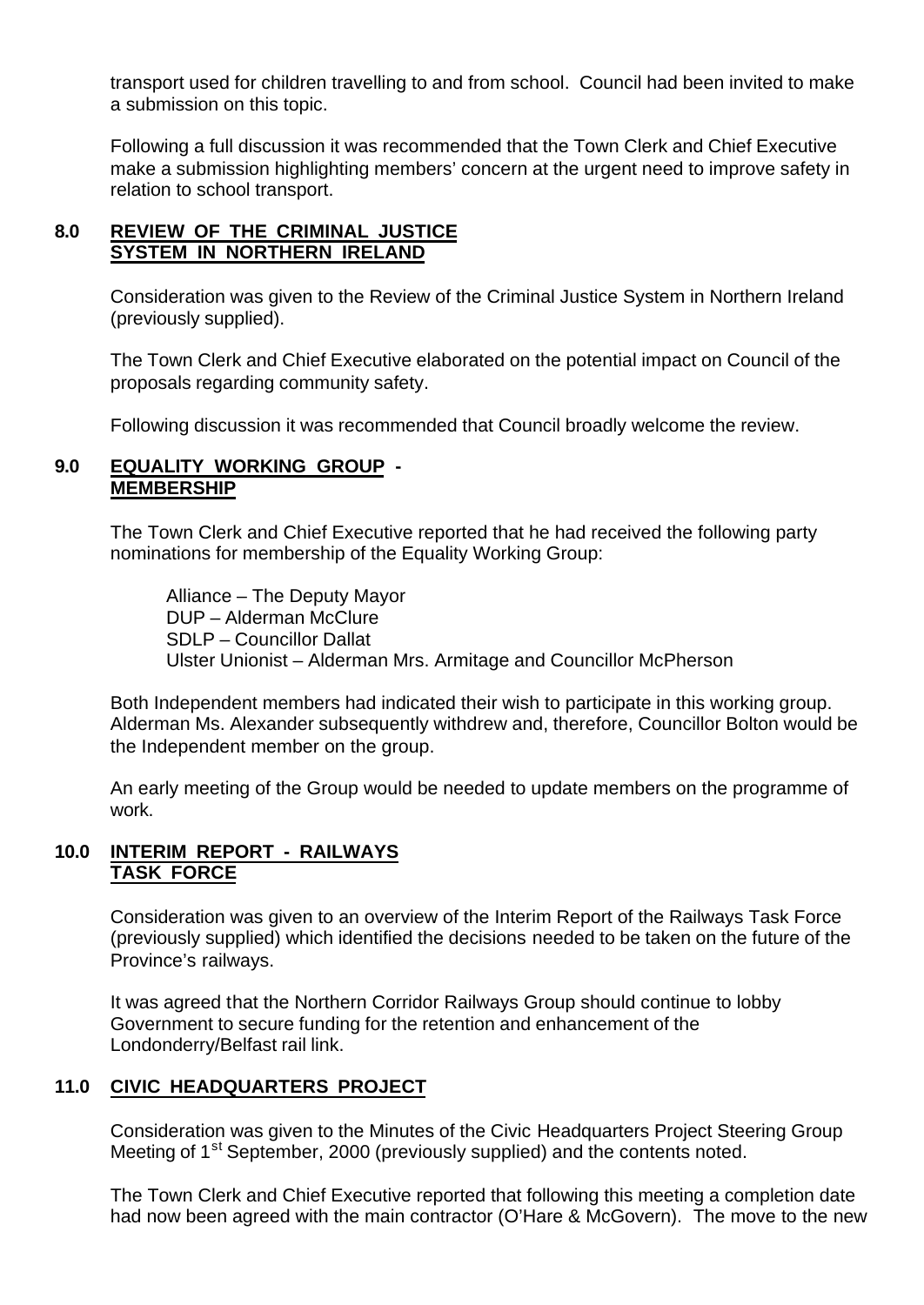offices would take place during week commencing 13<sup>th</sup> November, 2000.

Noted.

## **12.0 STAFF RESOURCES**

Consideration was given to the Town Clerk and Chief Executive's report (previously supplied) on staff resources.

Committee noted that the Directors had been requested to provide an indication of their requirements regarding staff resources both in the short and medium terms.

The Town Clerk and Chief Executive would present a report on the composite requirements to the October meeting of Committee.

## **13.0 LAND AND PROPERTY**

| 13.1        | Access - Rear of Eglinton<br><b>Street, Portrush</b> | Reported that the Valuation and Lands Agency had<br>advised that agreement had been reached with<br>The Ulster Defence Regiment Benevolent Fund for<br>the granting, by Council, of an access onto the<br>East Strand Car Park, Portrush. The Benevolent<br>Fund's representative had indicated that the<br>access would be used eight to ten times per<br>annum. The recommended premium was £500. |
|-------------|------------------------------------------------------|-----------------------------------------------------------------------------------------------------------------------------------------------------------------------------------------------------------------------------------------------------------------------------------------------------------------------------------------------------------------------------------------------------|
|             |                                                      | Council is recommended to agree.                                                                                                                                                                                                                                                                                                                                                                    |
|             |                                                      | Reference was made to the frequency of use of<br>this access. This matter would be taken up with<br>the applicants.                                                                                                                                                                                                                                                                                 |
| 13.2        | Portballintrae Caravan Park                          | Reported that a request had been received from<br>McClenahan Crossey & Co., Solicitors, on behalf of<br>the owners of Portballintrae Caravan Park.                                                                                                                                                                                                                                                  |
|             |                                                      | The caravan park owners were requesting Council<br>to remove a condition, attached to the original<br>lease of the site, requiring that 40 touring sites be<br>maintained within the park.                                                                                                                                                                                                          |
|             |                                                      | Following discussion it was recommended that<br>Council decline the request to remove this<br>condition.                                                                                                                                                                                                                                                                                            |
| \`N#FNA!!!\ |                                                      |                                                                                                                                                                                                                                                                                                                                                                                                     |

## **14.0 ULSTER FARMERS' UNION/ NORTHERN IRELAND AGRICULTURAL PRODUCERS ASSOCIATION**

Read letter of thanks from both organisations thanking Council for participating in the Agricultural Crisis Committee meeting with the Minister for Agricultural and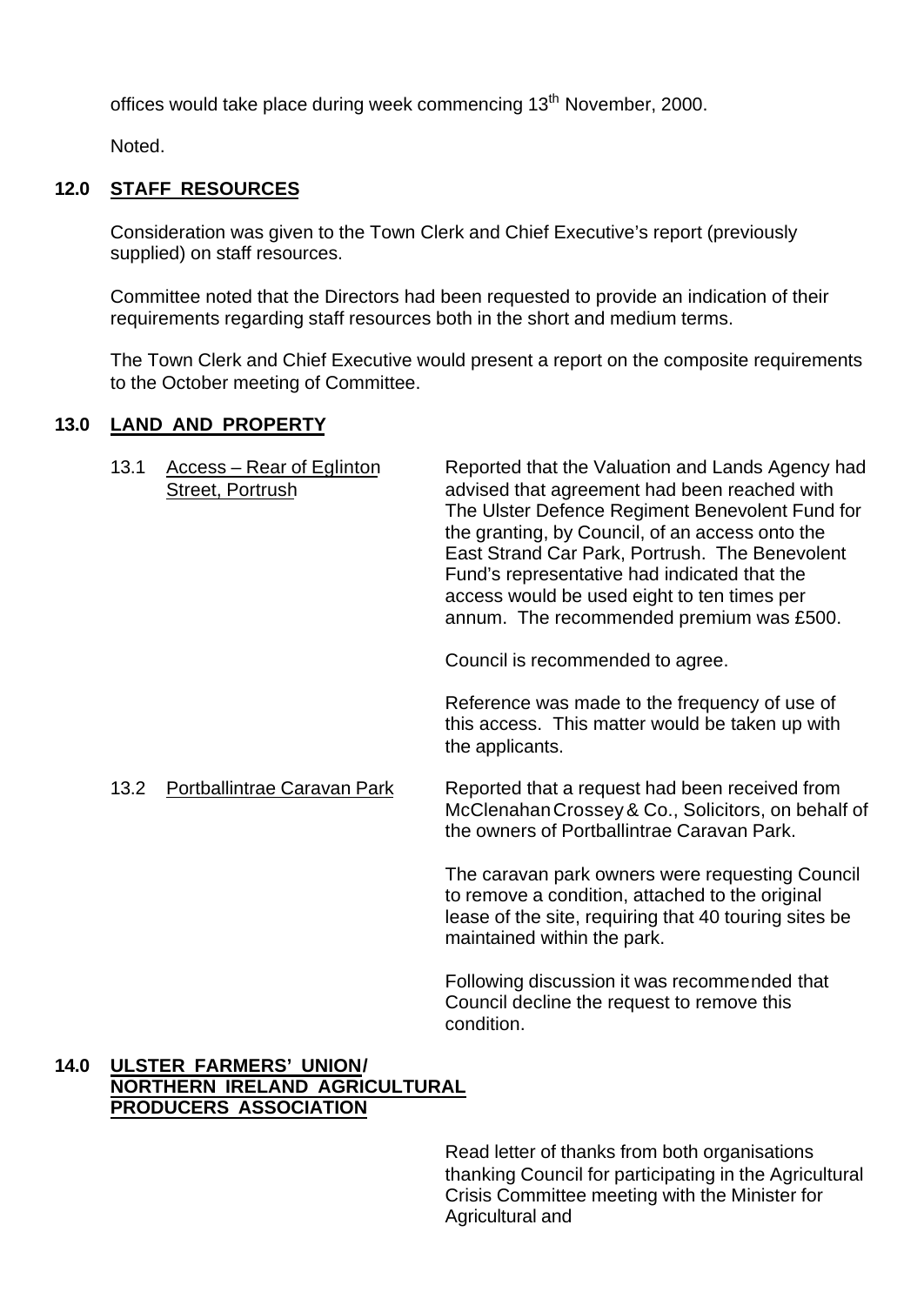Rural Development on 6<sup>th</sup> September, 2000.

Noted.

# **15.0 NORTHERN IRELAND MILK CUP**

Read letter of thanks from the Organising Committee of the Northern Ireland Milk Cup for Council's assistance and support with this year's tournament.

Noted.

# **16.0 THE SAMARITANS**

Read letter of thanks from the Coleraine and District Branch of The Samaritans for Council's financial donation towards the work of the organisation.

Noted.

# **17.0 CITIZENS' ADVICE BUREAU**

Read letter of thanks from Coleraine Citizens' Advice Bureau for Council's financial assistance towards their acquisition of new premises.

Noted.

## **18.0 BELFAST INTERNATIONAL AIRPORT LTD.**

Read letter from the Managing Director of Belfast International Airport offering the opportunity to make Council aware of development proposals for the airport.

It was agreed that representatives be invited to make a presentation on this topic at a future meeting of Committee.

## **19.0 BURNSIDE POST OFFICE**

Read letter from the Post Office advising that Burnside Post Office, 54 Prospect Road, Portstewart had closed on 31<sup>st</sup> July, 2000. The Post Office Network was seeking ways of maintaining post office services at this office and Council would be informed of any progress on this matter.

Noted.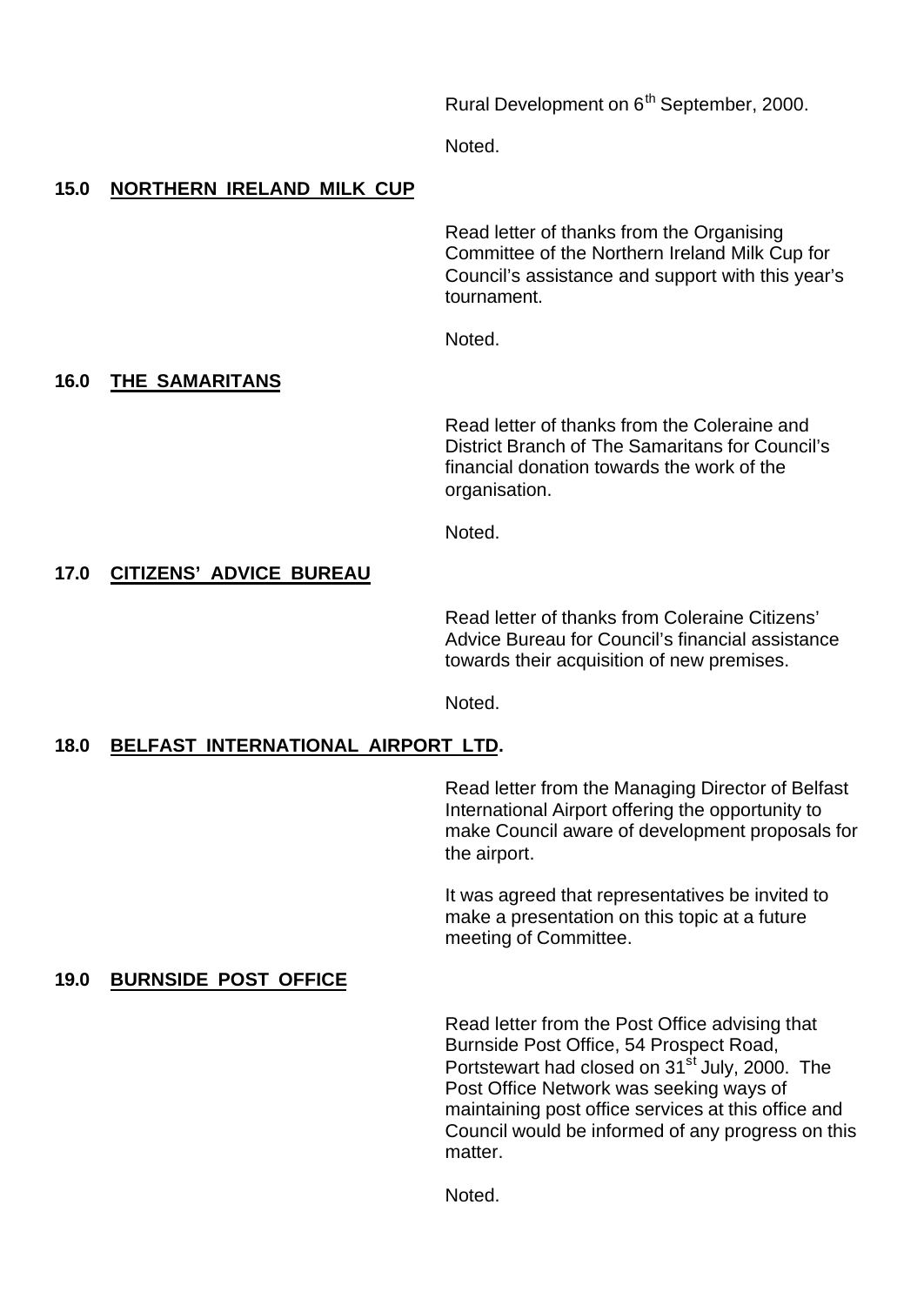## **20.0 SOLACE CONFERENCE - 19TH/20TH OCTOBER, 2000**

The Town Clerk and Chief Executive reported that the annual SOLACE Conference would take place on 19<sup>th</sup>/20<sup>th</sup> October, 2000 at Newcastle, Co. Down.

Recommended:

That the Mayor, Councillors Barbour and McLaughlin accompany the Town Clerk and Chief Executive to the Conference.

## **21.0 NORTHERN IRELAND HOUSING EXECUTIVE**

Tabled:

 $29^{th}$  Annual Report – 1st April, 1999 – 31st March, 2000.

## **22.0 TRAINING AND EMPLOYMENT AGENCY**

Tabled:

Operating Plan 2000/2001.

# **23.0 DRIVER AND VEHICLE LICENSING N.I.**

Tabled:

Corporate Plan 2000/2001 to 2002/2003 Business Plan 2000/2001.

# **24.0 RATE COLLECTION AGENCY**

Tabled:

Corporate and Business Plan 2000 – 2003.

## **25.0 THE CROWN ESTATE**

Tabled:

Report for the year ended 31<sup>st</sup> March, 2000.

### **26.0 PLANNING CONSULTATION PROCESS**

The Town Clerk and Chief Executive advised members that a Special Meeting of the Planning Committee would be called to consider options for improving the process.